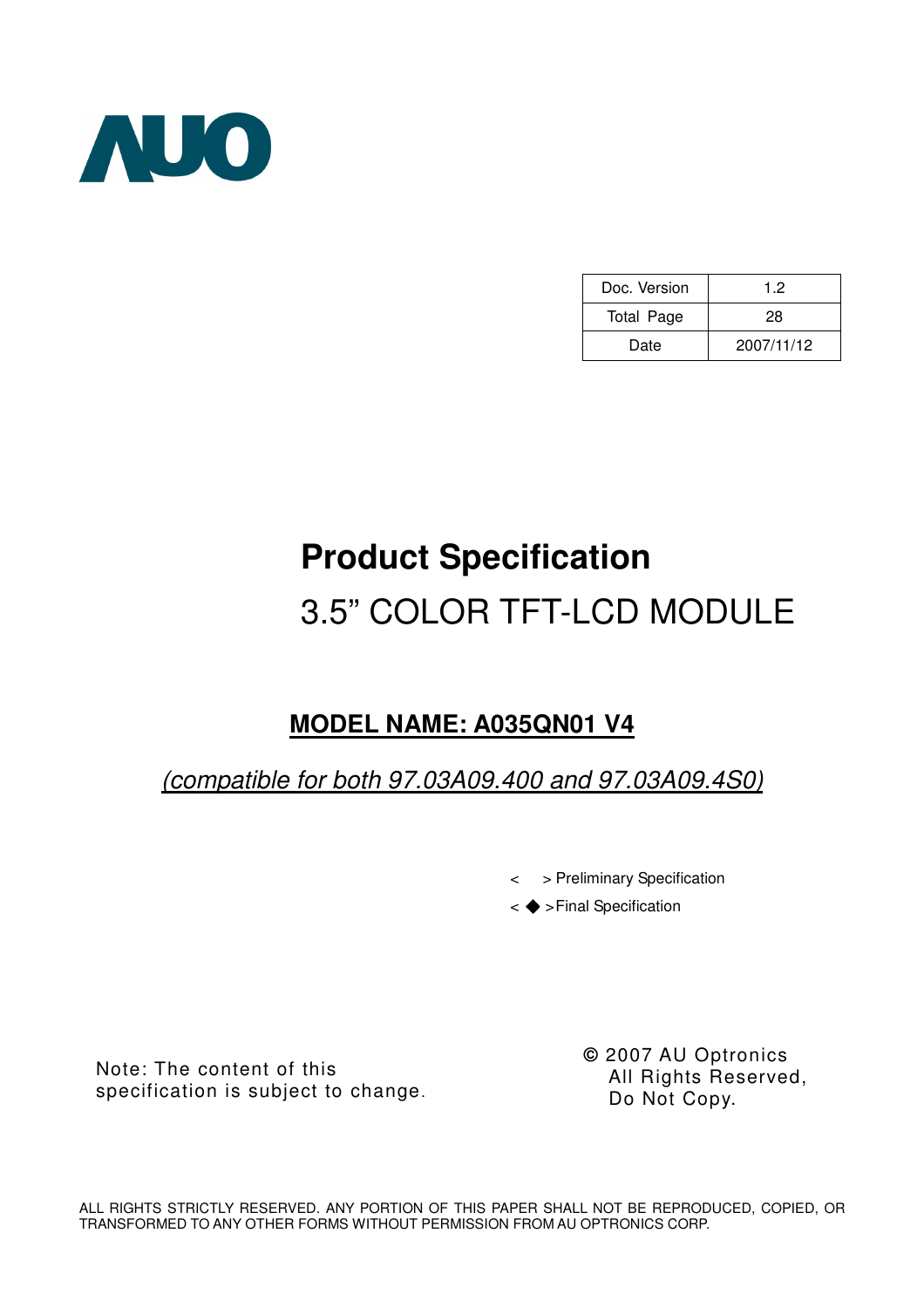

# **Record of Revision**

| <b>Version</b> | <b>Revise Date</b> | Page           | <b>Content</b>                                          |  |  |
|----------------|--------------------|----------------|---------------------------------------------------------|--|--|
|                |                    | 5              | Modify outline dimension                                |  |  |
| 0.1            | 2006/10/04         | $\overline{7}$ | Correct the note of pin assignment                      |  |  |
| 10             |                    |                | Revise the timming condition                            |  |  |
|                |                    | 16             | Add luminance uniformity in to optical spec.            |  |  |
| 0.2            | 2006/11/16         | 23             | Add application circuit                                 |  |  |
| 0.3            | 2006/11/17         | $\overline{7}$ | Add note 1, 2 & 4                                       |  |  |
|                |                    | 8              | Correct the LED limit curve                             |  |  |
|                |                    | 9              | Modify note 1                                           |  |  |
| 0.4            |                    | 6, 7           | POL & ENB voltage range VDD/GND                         |  |  |
|                |                    | 8              | Remove note 4, POL & VCOM phase                         |  |  |
| 0.5            | 2006/12/22         | 5              | Revise outline drawing                                  |  |  |
|                |                    | 6              | Revise pin description 8 to 11                          |  |  |
|                |                    | 8              | Revise electrical characteristics (AVDD)                |  |  |
|                |                    | 9              | Revise electrical characteristics and note 2            |  |  |
|                |                    | 20             | Revise FPC pin assignment description                   |  |  |
|                |                    | 24-26          | Revise diagrams and circuits                            |  |  |
| 0.6            | 2007/01/12         | 4              | <b>Add Color Gamut</b>                                  |  |  |
|                |                    | $11 - 13$      | Add timing condition                                    |  |  |
|                |                    | $14 - 17$      | Revise command register R3                              |  |  |
|                |                    | 18             | Add R, G, B color coordinate                            |  |  |
|                |                    | 25             | Revise power on/off sequence                            |  |  |
| 0.7            | 2007/01/30         | $11 - 13$      | Revise Vsync setup time and hold time definition        |  |  |
|                |                    | 18             | Revise Contrast Ratio and Gamma value                   |  |  |
|                |                    | 22             | Add T/P Maker and Haze percentage                       |  |  |
|                |                    | 26             | Add power on/off sequence notice                        |  |  |
| 0.8            | 2007/2/12          | 5              | Modify outline dimension                                |  |  |
|                |                    | $6 - 7$        | Modify pin assignment remark                            |  |  |
|                |                    | $11 - 12$      | Add ENB signal illustration and revise timing condition |  |  |
| 0.9            | 2007/5/28          | 9              | Add cuurent consumption of electrical characteristics.  |  |  |
| 1.0            | 2007/5/31          | 5              | Add Mylar tape position on the drawing                  |  |  |
| 1.1            | 2007/7/24          | 11             | Revise AC timing condition                              |  |  |
| 1.2            | 2007/11/12         | 5              | Modify outline dimension                                |  |  |

ALL RIGHTS STRICTLY RESERVED. ANY PORTION OF THIS PAPER SHALL NOT BE REPRODUCED, COPIED, OR TRANSFORMED TO ANY OTHER FORMS WITHOUT PERMISSION FROM AU OPTRONICS CORP.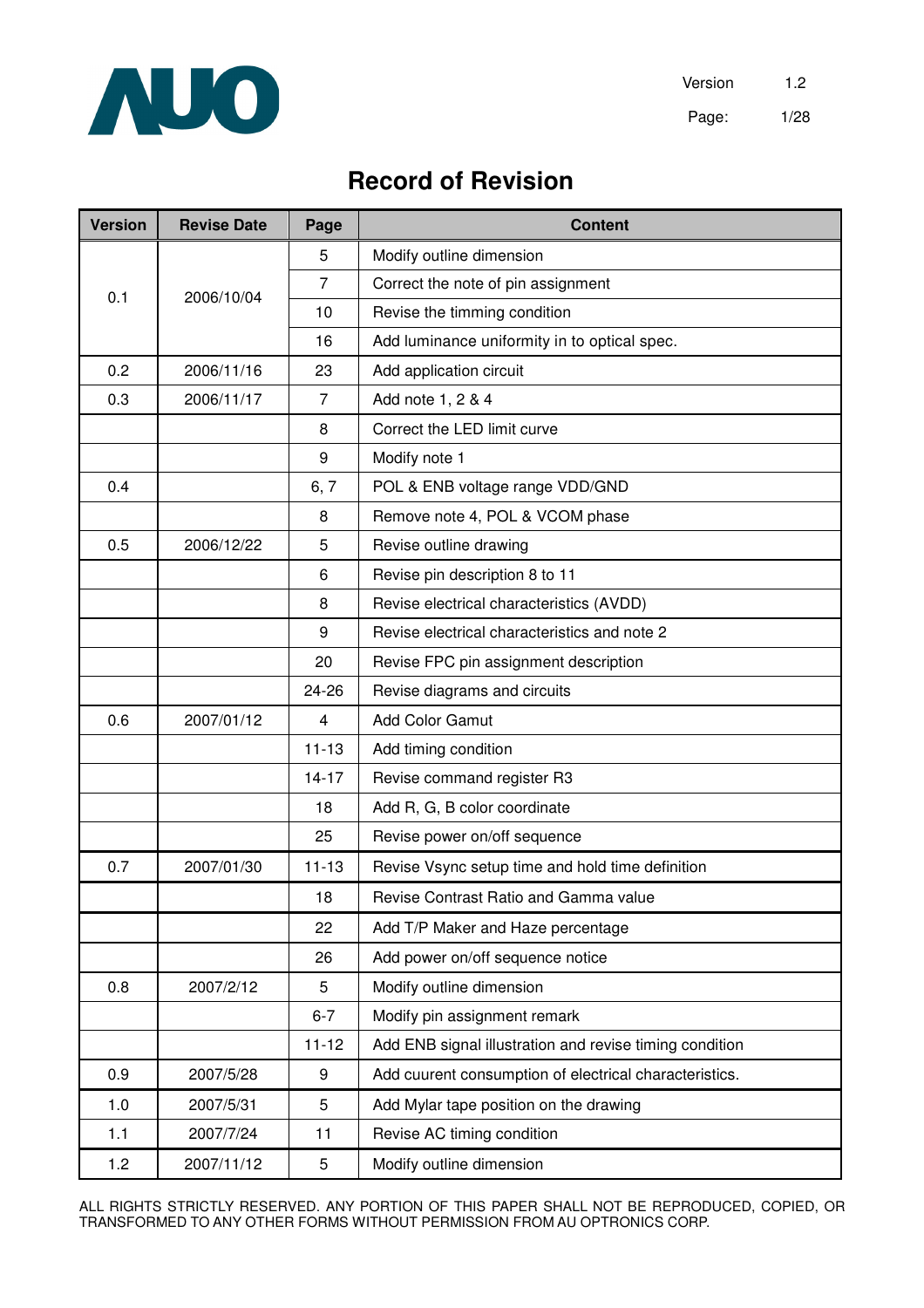

Version  $1.2$ Page:  $2/28$ 

# **Contents:**

| А.        |                                                                                                                                                                          |  |  |  |  |  |  |  |  |
|-----------|--------------------------------------------------------------------------------------------------------------------------------------------------------------------------|--|--|--|--|--|--|--|--|
| В.        |                                                                                                                                                                          |  |  |  |  |  |  |  |  |
| <u>C.</u> |                                                                                                                                                                          |  |  |  |  |  |  |  |  |
| <u>D.</u> |                                                                                                                                                                          |  |  |  |  |  |  |  |  |
| <u>E.</u> |                                                                                                                                                                          |  |  |  |  |  |  |  |  |
|           |                                                                                                                                                                          |  |  |  |  |  |  |  |  |
|           |                                                                                                                                                                          |  |  |  |  |  |  |  |  |
|           |                                                                                                                                                                          |  |  |  |  |  |  |  |  |
|           |                                                                                                                                                                          |  |  |  |  |  |  |  |  |
|           |                                                                                                                                                                          |  |  |  |  |  |  |  |  |
|           |                                                                                                                                                                          |  |  |  |  |  |  |  |  |
|           |                                                                                                                                                                          |  |  |  |  |  |  |  |  |
|           |                                                                                                                                                                          |  |  |  |  |  |  |  |  |
|           |                                                                                                                                                                          |  |  |  |  |  |  |  |  |
|           |                                                                                                                                                                          |  |  |  |  |  |  |  |  |
|           |                                                                                                                                                                          |  |  |  |  |  |  |  |  |
|           |                                                                                                                                                                          |  |  |  |  |  |  |  |  |
|           |                                                                                                                                                                          |  |  |  |  |  |  |  |  |
|           |                                                                                                                                                                          |  |  |  |  |  |  |  |  |
|           |                                                                                                                                                                          |  |  |  |  |  |  |  |  |
|           |                                                                                                                                                                          |  |  |  |  |  |  |  |  |
| F.        |                                                                                                                                                                          |  |  |  |  |  |  |  |  |
| <u>G.</u> |                                                                                                                                                                          |  |  |  |  |  |  |  |  |
| Щ.        |                                                                                                                                                                          |  |  |  |  |  |  |  |  |
|           |                                                                                                                                                                          |  |  |  |  |  |  |  |  |
|           |                                                                                                                                                                          |  |  |  |  |  |  |  |  |
|           |                                                                                                                                                                          |  |  |  |  |  |  |  |  |
|           |                                                                                                                                                                          |  |  |  |  |  |  |  |  |
|           |                                                                                                                                                                          |  |  |  |  |  |  |  |  |
| Ŀ         |                                                                                                                                                                          |  |  |  |  |  |  |  |  |
| <u>J.</u> |                                                                                                                                                                          |  |  |  |  |  |  |  |  |
|           | j.                                                                                                                                                                       |  |  |  |  |  |  |  |  |
|           | ii.                                                                                                                                                                      |  |  |  |  |  |  |  |  |
|           | ALL RIGHTS STRICTLY RESERVED. ANY PORTION OF THIS PAPER SHALL NOT BE REPRODUCED, COPIED. OR<br>TRANSFORMED TO ANY OTHER FORMS WITHOUT PERMISSION FROM AU OPTRONICS CORP. |  |  |  |  |  |  |  |  |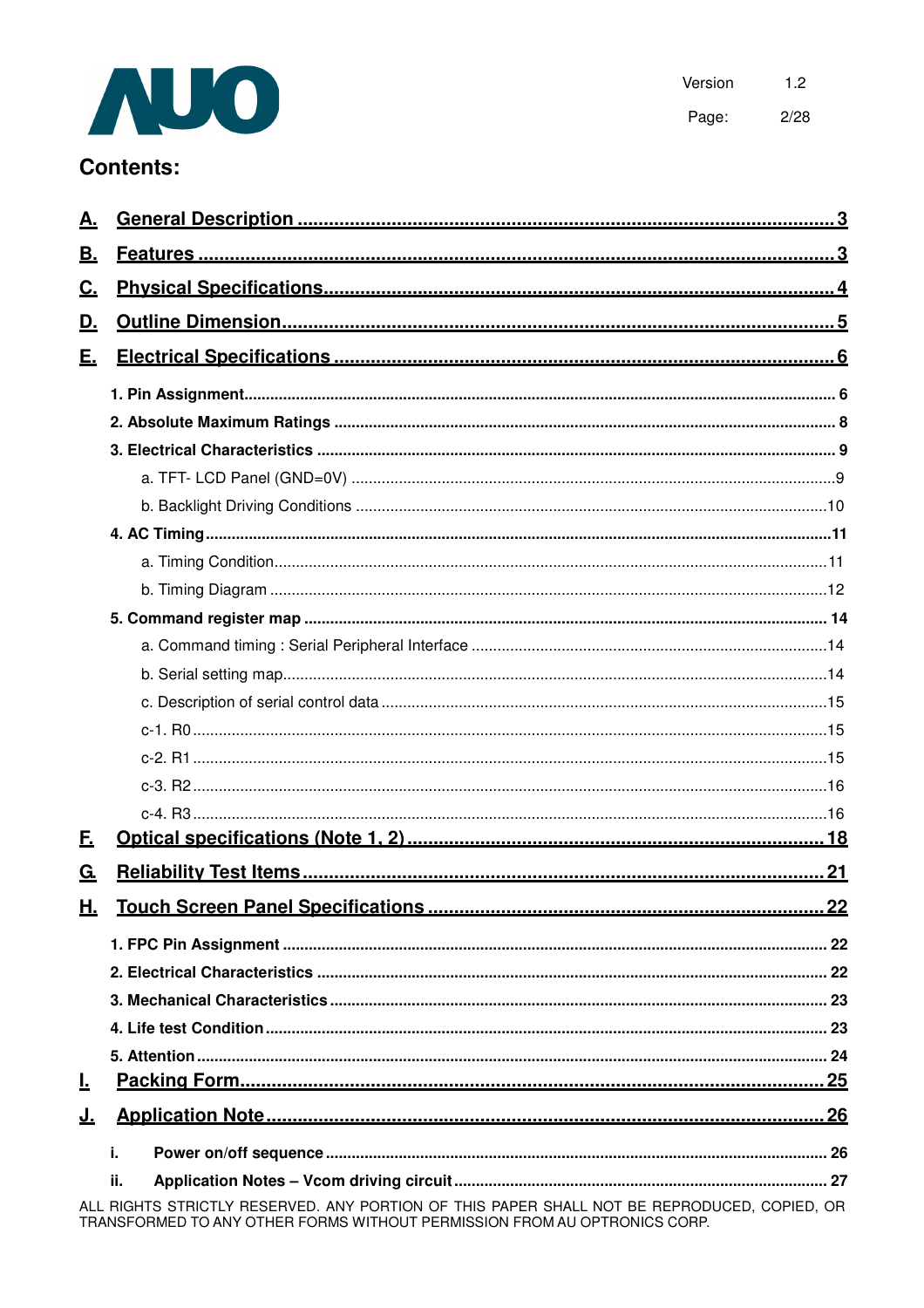

Version 1.2 Page: 3/28

# **A. General Description**

A035QN01 V4 is an amorphous transmissive type Thin Film Transistor Liquid crystal Display (TFT-LCD). This model is composed of a TFT-LCD, drive and gate IC's, an FPC (flexible printed circuit), a backlight unit and a touch panel.

### **B. Features**

- 3.5-inch display size with touch panel
- QVGA resolution in RGB stripe dot arrangement
- **•** High brightness
- 3-wire register setting
- **•** Interfaces: parallel RGB 24-bit
- 3-in-1 FPC for LCD signals, backlight LED power and touch panel
- Wide viewing angle
- Integrated touch screen panel (resistance type)
- Green design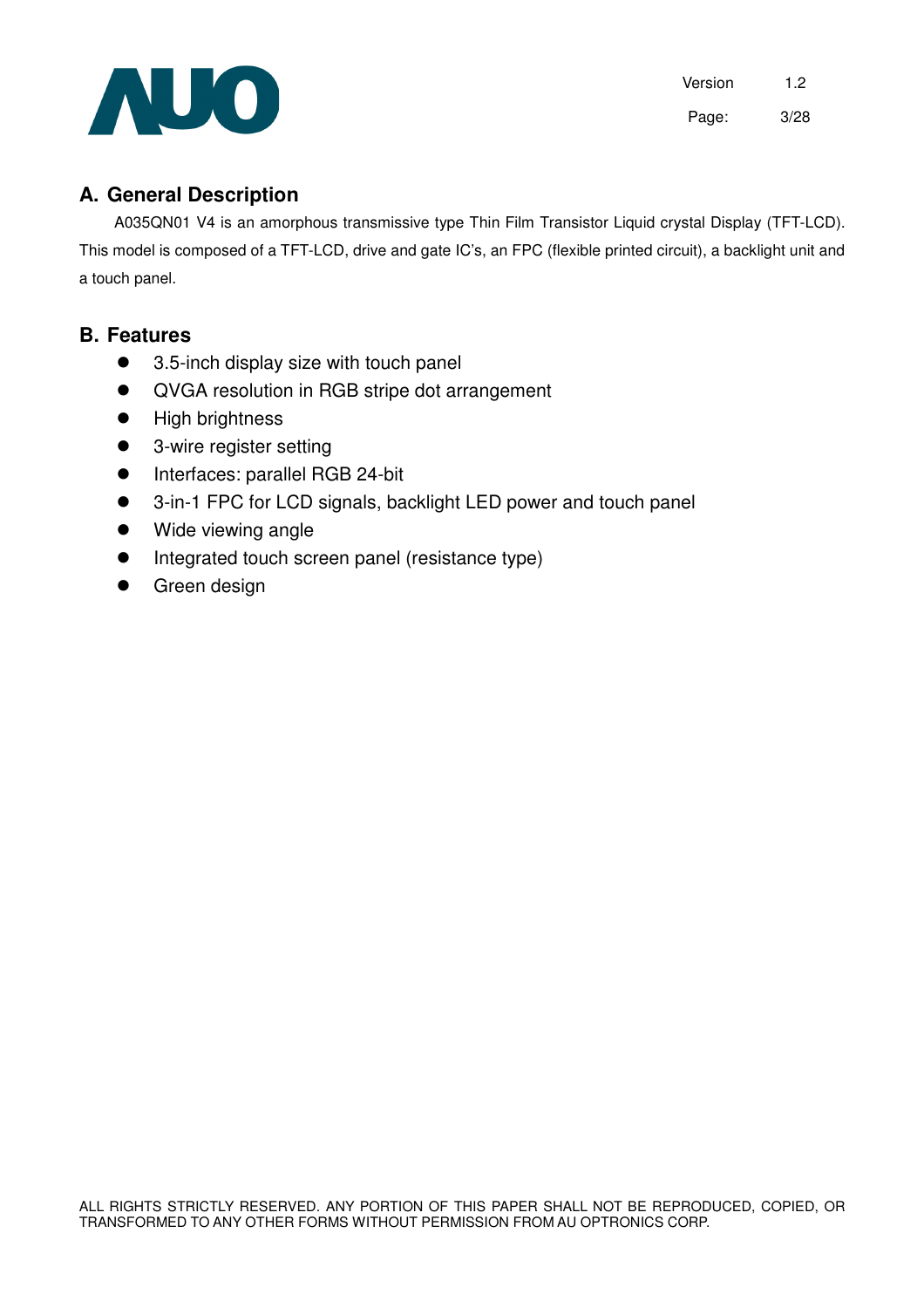

# **C. Physical Specifications**

| NO.            | <b>Item</b>                | <b>Unit</b> | <b>Specification</b>                    | <b>Remark</b> |
|----------------|----------------------------|-------------|-----------------------------------------|---------------|
| 1              | <b>Display Resolution</b>  | dot         | 320 RGB (H) × 240(V)                    |               |
| $\overline{2}$ | <b>Active Area</b>         | mm          | 70.08(H)×52.56(V)                       |               |
| 3              | Screen Size                | inch        | 3.5(Diagonal)                           |               |
| 4              | Dot Pitch                  | mm          | $0.073(H) \times 0.219(V)$              |               |
| 5              | <b>Color Configuration</b> |             | R. G. B. Stripe                         | Note 1        |
| 6              | <b>Color Depth</b>         |             | 16.7M Colors                            | Note 2        |
| 7              | <b>Overall Dimension</b>   | mm          | $76.9(H) \times 63.9(V) \times 4.23(T)$ | Note 3        |
| 8              | Weight                     | g           | 42.9                                    |               |
| 9              | Panel surface treatment    |             | Hard coating 3H                         |               |
| 10             | Display Mode               |             | Normally White                          |               |
| 11             | <b>Color Gamut</b>         | $\%$        | 60                                      |               |

Note 1: Below figure shows dot stripe arrangement.



Note 2: The full color display depends on 8-bit data signal (pin12~35).

Note 3: Not include FPC. Refer to the next page for further information.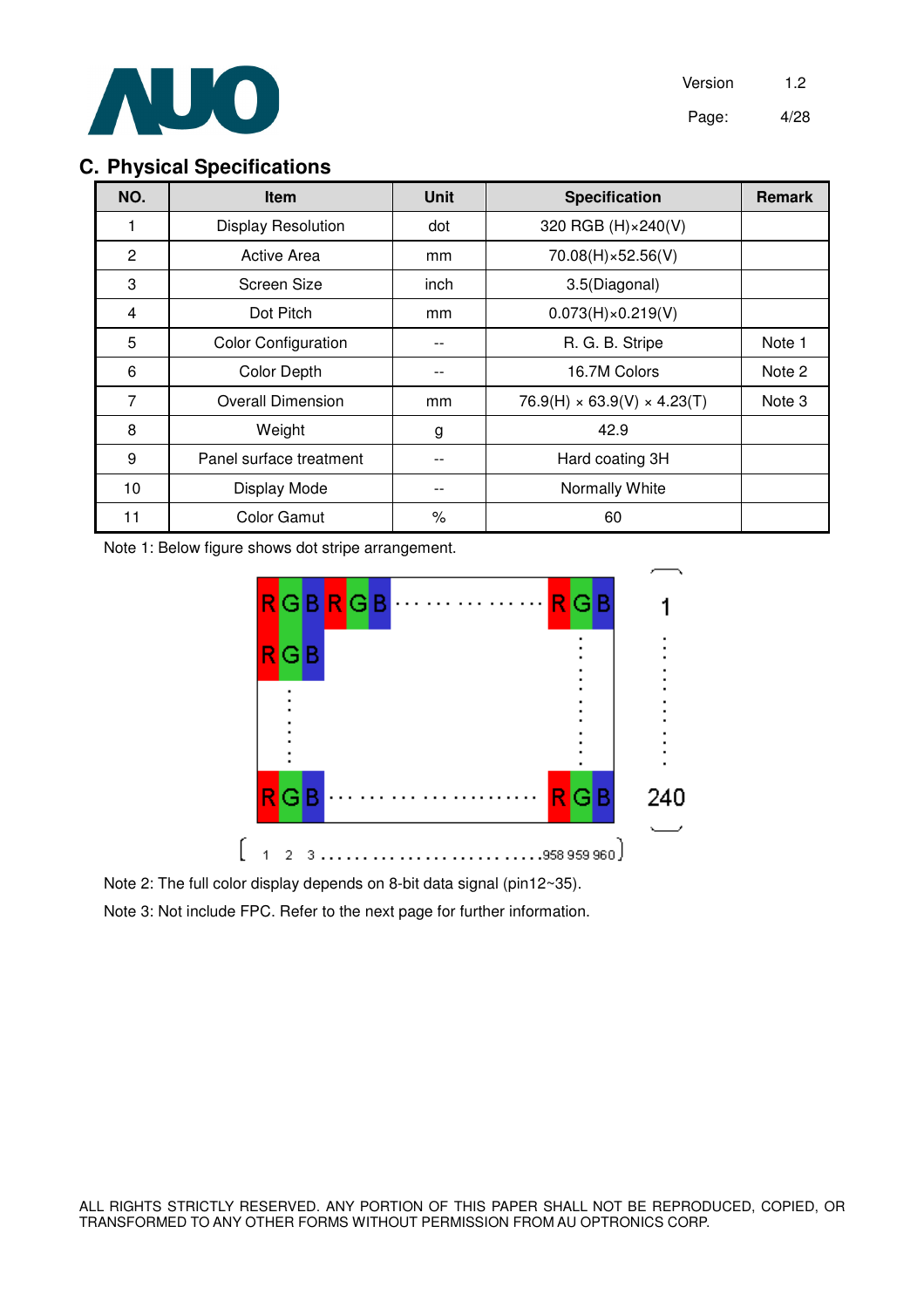

# **D. Outline Dimension**



ALL RIGHTS STRICTLY RESERVED. ANY PORTION OF THIS PAPER SHALL NOT BE REPRODUCED, COPIED, OR TRANSFORMED TO ANY OTHER FORMS WITHOUT PERMISSION FROM AU OPTRONICS CORP.

Page: 5/28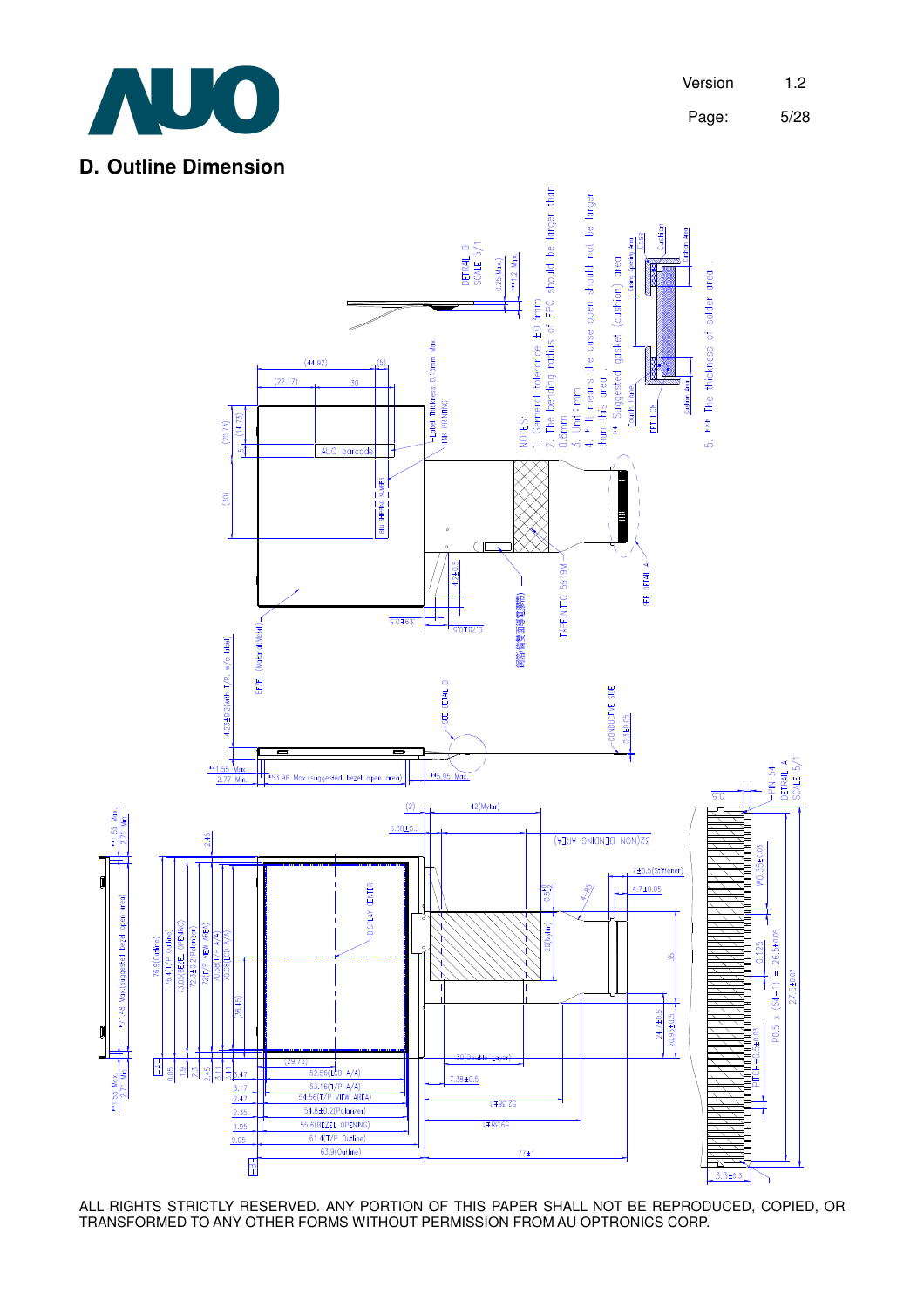

Version 1.2 Page: 6/28

# **E. Electrical Specifications**

#### **1. Pin Assignment**

| No.              | <b>Pin Name</b> | I/O                      | <b>Description</b>                  | <b>Remarks</b> |
|------------------|-----------------|--------------------------|-------------------------------------|----------------|
| 1                | LED_Cathode     | I                        | <b>Backlight LED Cathode</b>        |                |
| $\mathbf{2}$     | LED_Cathode     | $\mathsf I$              | <b>Backlight LED Cathode</b>        |                |
| 3                | LED Anode       | I                        | <b>Backlight LED Anode</b>          |                |
| 4                | LED_Anode       | I                        | <b>Backlight LED Anode</b>          |                |
| 5                | <b>NC</b>       | $\frac{1}{2}$            | Not Connected                       |                |
| 6                | <b>RESET</b>    | $\overline{\phantom{a}}$ | Reset                               |                |
| $\overline{7}$   | POL             | O                        | The Signal to Generate VCOM         | Note 1         |
| 8                | Y1              | I/O                      | <b>Touch Panel Top Electrode</b>    |                |
| $\boldsymbol{9}$ | X1              | I/O                      | Touch Panel Right Electrode         |                |
| 10               | Y2              | I/O                      | <b>Touch Panel Bottom Electrode</b> |                |
| 11               | X2              | I/O                      | <b>Touch Panel Left Electrode</b>   |                |
| 12               | B <sub>0</sub>  | T                        | Blue Data Bit 0                     |                |
| 13               | <b>B1</b>       | I                        | Blue Data Bit 1                     |                |
| 14               | B <sub>2</sub>  | I                        | Blue Data Bit 2                     |                |
| 15               | B <sub>3</sub>  | I                        | Blue Data Bit 3                     |                |
| 16               | <b>B4</b>       | I                        | Blue Data Bit 4                     |                |
| 17               | B <sub>5</sub>  | T                        | Blue Data Bit 5                     |                |
| 18               | <b>B6</b>       | I                        | Blue Data Bit 6                     |                |
| 19               | B7              | I                        | Blue Data Bit 7                     |                |
| 20               | G <sub>0</sub>  | I                        | Green Data Bit 0                    |                |
| 21               | G <sub>1</sub>  | I                        | Green Data Bit 1                    |                |
| 22               | G <sub>2</sub>  | $\mathsf{I}$             | Green Data Bit 2                    |                |
| 23               | G <sub>3</sub>  | I                        | Green Data Bit 3                    |                |
| 24               | G4              | I                        | Green Data Bit 4                    |                |
| 25               | G <sub>5</sub>  | T                        | Green Data Bit 5                    |                |
| 26               | G <sub>6</sub>  | I                        | Green Data Bit 6                    |                |
| 27               | G7              | L                        | Green Data Bit 7                    |                |
| 28               | R <sub>0</sub>  | I                        | Red Data Bit 0                      |                |
| 29               | R <sub>1</sub>  | L                        | Red Data Bit 1                      |                |
| 30               | R <sub>2</sub>  | ı                        | Red Data Bit 2                      |                |
| 31               | R <sub>3</sub>  | I                        | Red Data Bit 3                      |                |
| 32               | R <sub>4</sub>  | I                        | Red Data Bit 4                      |                |
| 33               | R <sub>5</sub>  | I                        | Red Data Bit 5                      |                |

ALL RIGHTS STRICTLY RESERVED. ANY PORTION OF THIS PAPER SHALL NOT BE REPRODUCED, COPIED, OR TRANSFORMED TO ANY OTHER FORMS WITHOUT PERMISSION FROM AU OPTRONICS CORP.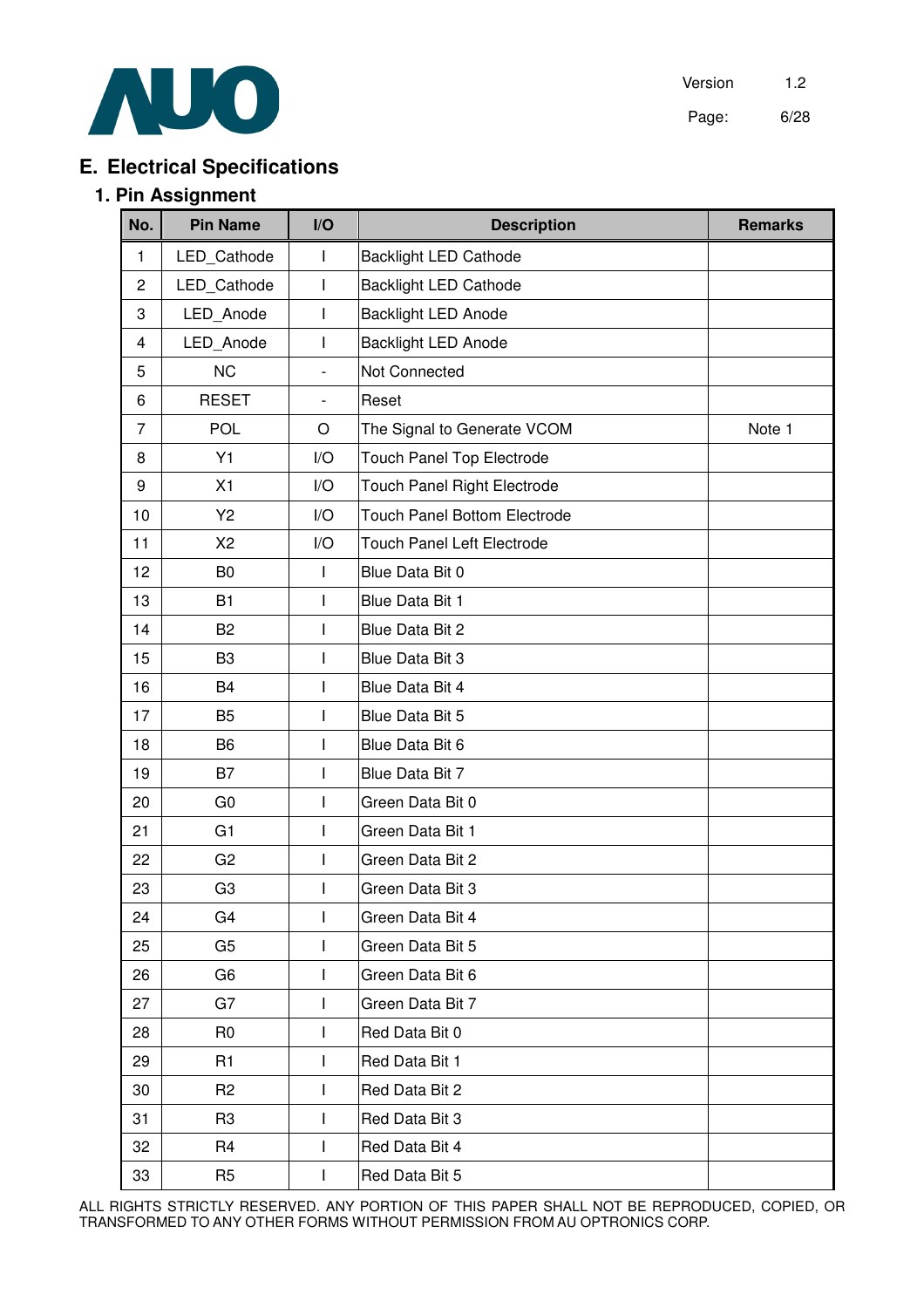

Page: 7/28

| 34 | R <sub>6</sub> | T                        | Red Data Bit 6                   |        |
|----|----------------|--------------------------|----------------------------------|--------|
| 35 | R <sub>7</sub> |                          | Red Data Bit 7                   |        |
| 36 | <b>HSYNC</b>   | ı                        | Horizontal Sync Input            |        |
| 37 | <b>VSYNC</b>   | $\mathbf{I}$             | Vertical Sync Input              |        |
| 38 | <b>DCLK</b>    | I                        | Dot Data Clock                   |        |
| 39 | <b>AVDD</b>    | I                        | Analog Power                     |        |
| 40 | <b>AVDD</b>    |                          | Analog Power                     |        |
| 41 | <b>VDD</b>     | $\mathsf{l}$             | <b>Digital Power</b>             |        |
| 42 | <b>VDD</b>     |                          | <b>Digital Power</b>             |        |
| 43 | <b>SPENA</b>   |                          | SPI Interface Data Enable Signal | Note 3 |
| 44 | <b>NC</b>      | $\overline{\phantom{a}}$ | <b>Not Connected</b>             |        |
| 45 | VGL            | I                        | Gate Off Power                   |        |
| 46 | <b>NC</b>      | $\blacksquare$           | Not Connected                    |        |
| 47 | <b>VGH</b>     | T                        | Gate On Power                    |        |
| 48 | <b>NC</b>      | $\overline{\phantom{a}}$ | <b>Not Connected</b>             |        |
| 49 | <b>SPCLK</b>   | I                        | <b>SPI Interface Clock</b>       | Note 3 |
| 50 | <b>SPDAT</b>   | $\mathsf{l}$             | SPI Interface Data               |        |
| 51 | <b>VCOM</b>    | I                        | Driving Input                    | Note 1 |
| 52 | <b>ENB</b>     | $\mathsf{l}$             | Data Enable Input                | Note 2 |
| 53 | <b>GND</b>     |                          | Ground                           |        |
| 54 | <b>GND</b>     |                          | Ground                           |        |

I: Input pin; O: Output pin

Note 1. The polarity of VCOM should be generated from POL through driving circuit. The H/L voltage level of POL is VDD/GND. Hence, it cannot be used as Vcom signal directly. The phase shift from POL to Vcom can be set as either 0° or 180° by 3-wire SPI interface.

Note 2. For digital RGB input data format, both SYNC mode and DE+SYNC mode are supported. If ENB signal is fixed low, SYNC mode is used. Otherwise, DE+SYNC mode is used.

Note 3. SPENA  $\cdot$  SPCLK are usually pulled high.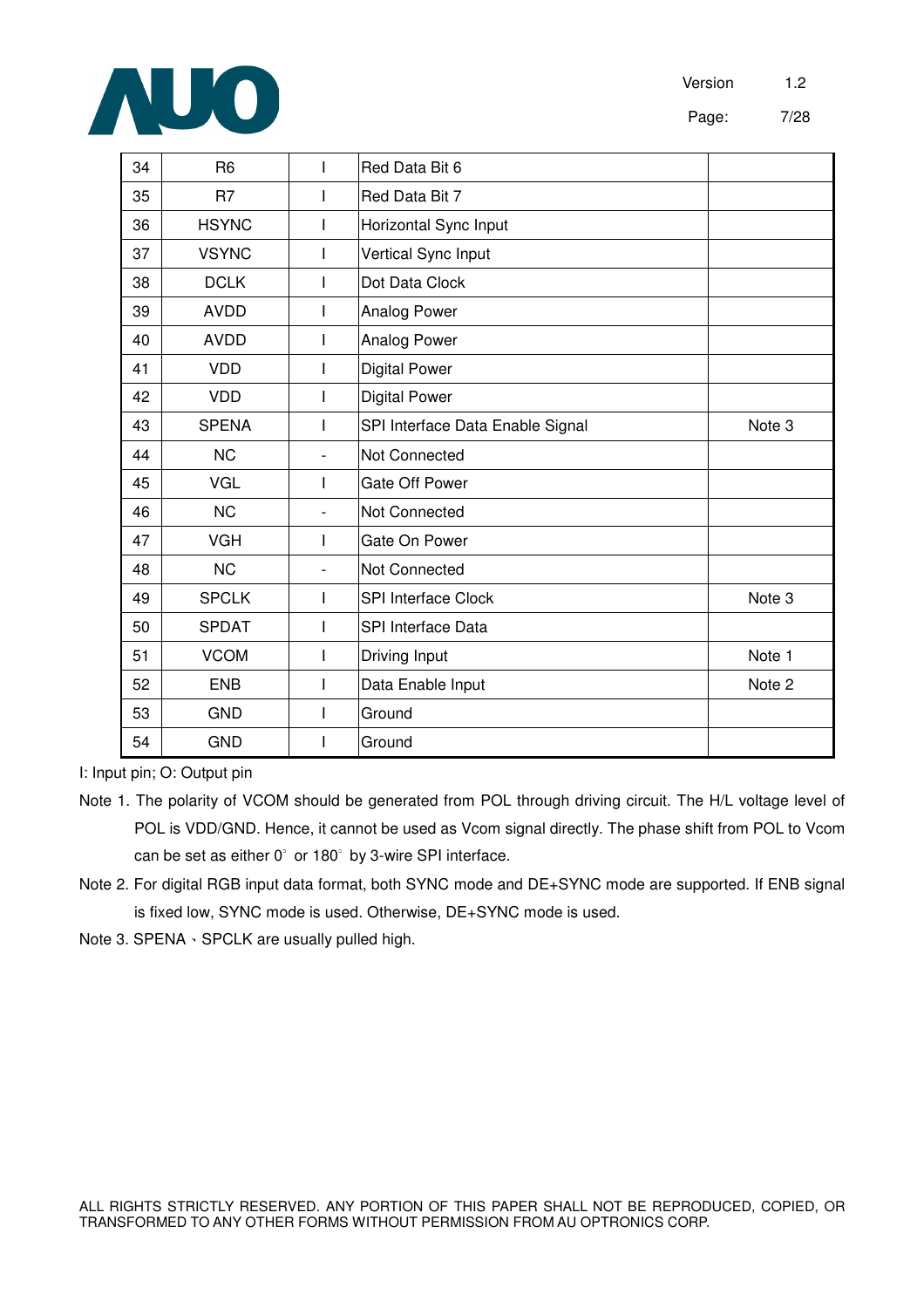

#### **2. Absolute Maximum Ratings**

| <b>Items</b>               | <b>Symbol</b>              |                | <b>Values</b> | <b>Unit</b> | <b>Condition</b> |  |
|----------------------------|----------------------------|----------------|---------------|-------------|------------------|--|
|                            |                            | Min.           | Typ.          |             |                  |  |
|                            | AVDD                       | $-0.3$         | 7.0           | v           | $AVSS=0$         |  |
|                            | <b>VDD</b>                 | $-0.3$         | 7.0           | v           | $GND=0$          |  |
| Power Voltage              | <b>VGH</b>                 | $-0.3$         | 32.0          | V           | $GND=0$          |  |
|                            | <b>VGL</b>                 | $-22.0$        | $+0.3$        | V           | $GND=0$          |  |
|                            | <b>VGH-VGL</b>             | $-0.3$         | $+45$         | ٧           | $GND=0$          |  |
|                            | Vi                         | $-0.3$         | $AVDD+0.3$    | V           |                  |  |
| Input Signal Voltage       | VI                         | $-0.3$         | $VDD+0.3$     | $\vee$      |                  |  |
| <b>LED Reverse Voltage</b> | Vr                         |                | 3.6           | v           | One LED          |  |
| <b>LED Forward Current</b> | If                         | $\blacksquare$ | 28            | mA          | One LED, Note 4  |  |
| Storage Temperature        | $T_{ST}$                   | $-10$          | 70            | °C          | Note 2           |  |
| Operating Temperature (Ta) | $\mathsf{T}_{\mathsf{OP}}$ | -0             | 60            | °С          | Note 2, Note 3   |  |

Note 1.If the operating condition exceeds the absolute maximum ratings, the TFT-LCD module may be damaged permanently. Also, if the module operated with the absolute maximum ratings for a long time, its reliability may drop.

Note 2. Temp. ≤60°C, 90% RH MAX

Temp. >60°C, Absolute humidity shall be less than 90% RH at 60°C

Note 3. The LCD module operating temperature, excluding touch panel, is from -10 to 70°C

Note 4. If LED current exceeds the limit curve, the lifetime will drop dramatically.



ALL RIGHTS STRICTLY RESERVED. ANY PORTION OF THIS PAPER SHALL NOT BE REPRODUCED, COPIED, OR TRANSFORMED TO ANY OTHER FORMS WITHOUT PERMISSION FROM AU OPTRONICS CORP.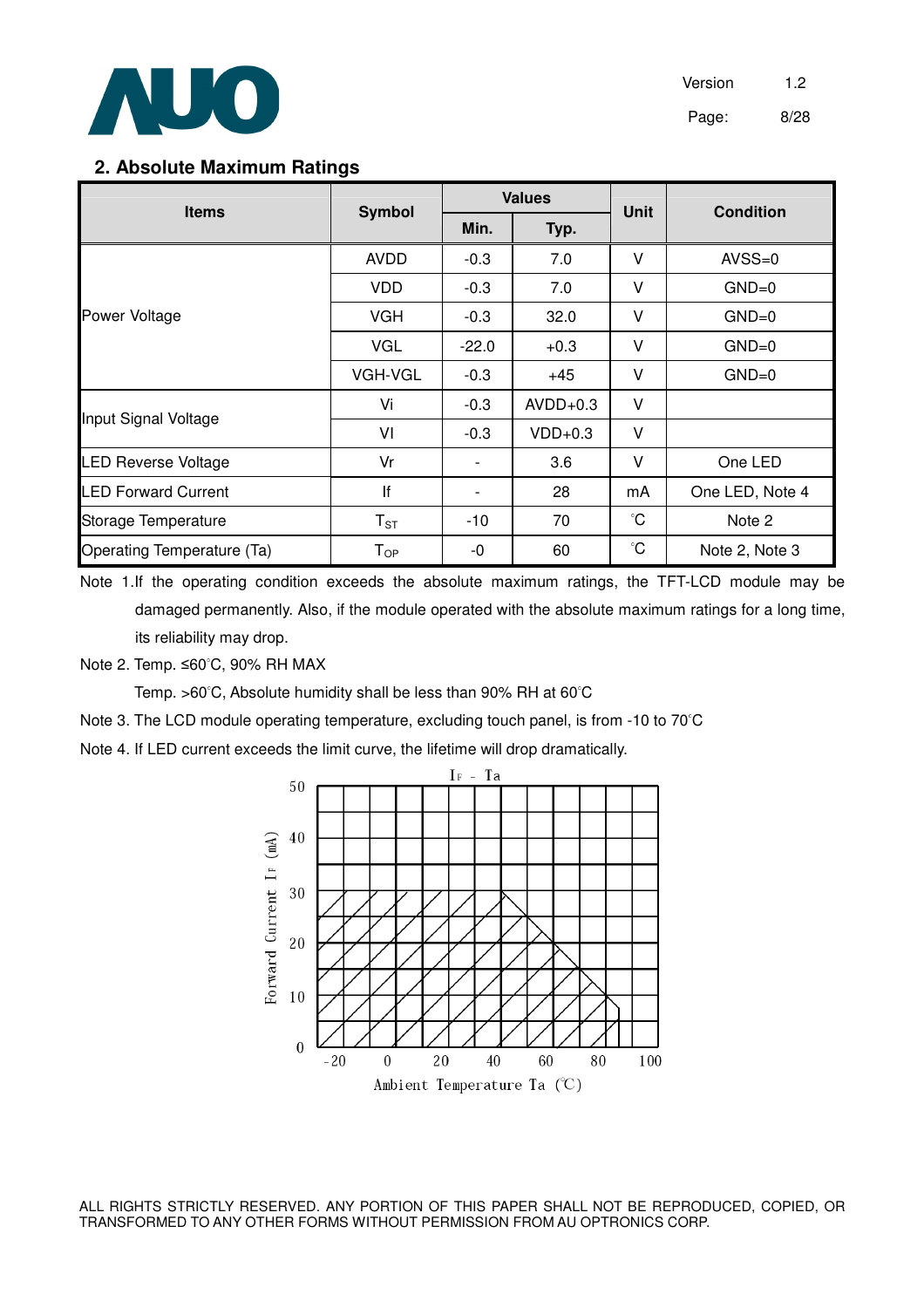

### **3. Electrical Characteristics**

The following items are measured under stable condition and suggested application circuit.

#### **a. TFT- LCD Panel (GND=0V)**

| Parameter                   | Symbol                        | Min                          | <b>Typ</b> | Max            | Unit       | <b>Notes</b> |
|-----------------------------|-------------------------------|------------------------------|------------|----------------|------------|--------------|
| <b>Digital Power Supply</b> | VDD                           | 3                            | 3.3        | 3.6            | V          |              |
| Input Current for VDD       | I <sub>VDD</sub>              | -                            | 1          | $\overline{2}$ | mA         | Note 4       |
| Analog Power Supply         | <b>AVDD</b>                   | 4.65                         | 5          | 5.2            | V          |              |
| Input Current for AVDD      | <b>LAVDD</b>                  | -                            | 5.4        | 8              | mA         | Note 4       |
| Gate On Voltage             | $V_{GH}$                      | 14                           | 16         | 18             | v          |              |
| Input Current for VGH       | $I_{\mathsf{VGH}}$            | -                            | 50         | 100            | uA         | Note 4       |
| Gate Off Voltage            | $V_{GL}$                      | $-11$                        | -10        | -8             | V          |              |
| Input Current for VGL       | $I_{\text{VGL}}$              | $\qquad \qquad \blacksquare$ | 50         | 100            | uA         | Note 4       |
| <b>VCOM AC Amplitude</b>    | $V_{COM}$ AC                  | 4.65                         | 5.0        | 5.35           | V          | Note 1, 4    |
| <b>VCOM DC Voltage</b>      | $V_{COM}$ DC                  | 1.81                         | 1.89       | 1.97           | V          | Note 1, 4    |
| Frame Frequency             | $\mathsf{f}_{\mathsf{Frame}}$ | 55                           | 60         | 70             | Hz         |              |
| Dot Data Clock              | <b>DCLK</b>                   |                              | 6.4        | 7.0            | <b>MHz</b> |              |

Note 1. Vcom AC=VCOMH - VCOML: Adjust the color with gamma data.

Note 2. Vcom DC=1.89+0.025\*( $26-(V_{GH}-V_{GL})$ )



Note 3. Panel surface temperature should be kept less than content of section 3.2. "Absolute maximum ratings"

Note 4. Based on VDD=3.3V, AVDD=5.0V, VGH=16V, VGL=-10V, VCOMAC=5V, White pattern and application circuit in the page 27.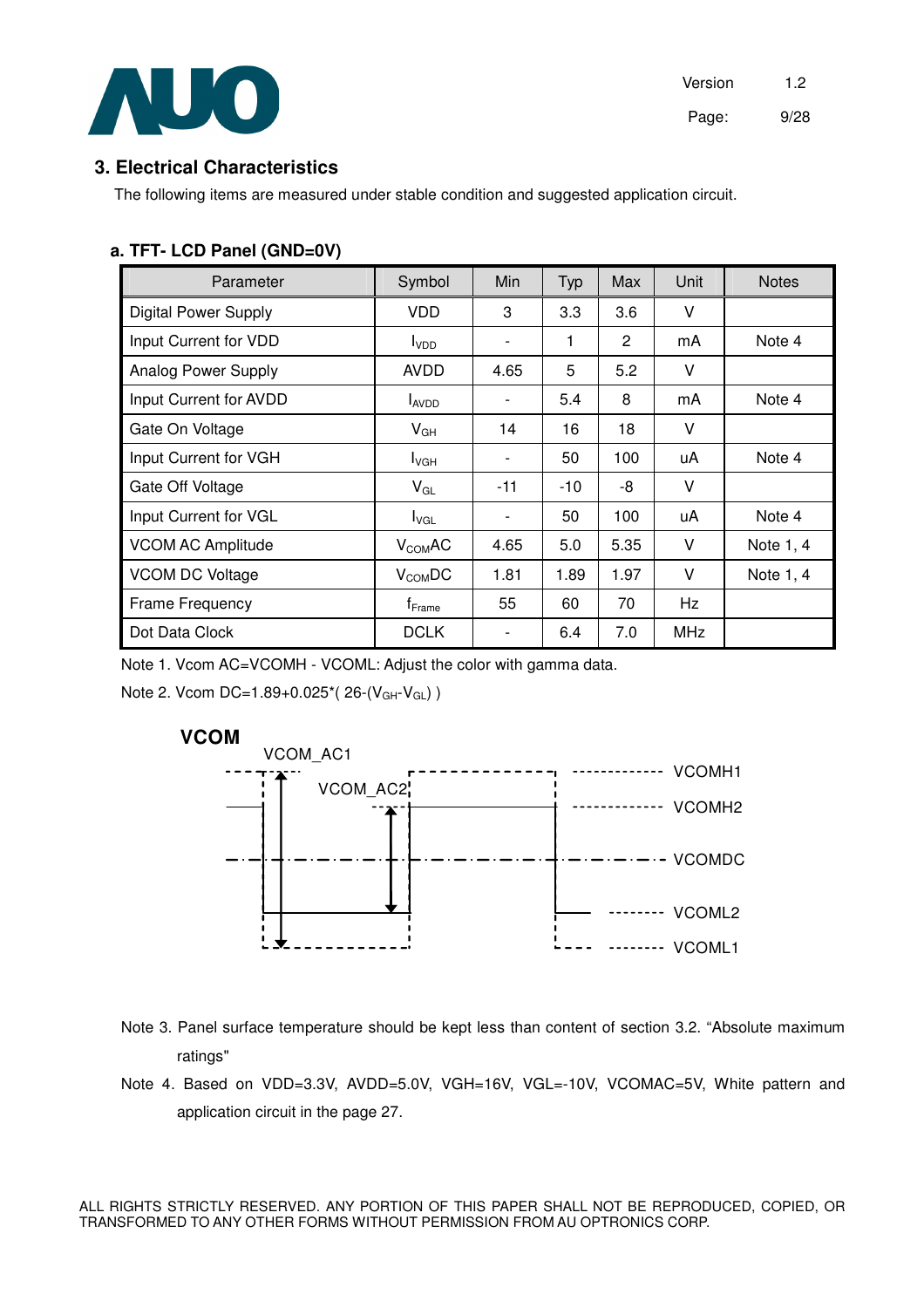

#### b. Backlight Driving Conditions

| <b>Parameter</b>   | <b>Symbol</b> | Min.   | Typ. | Max. | Unit | <b>Remark</b> |
|--------------------|---------------|--------|------|------|------|---------------|
| <b>LED Current</b> |               | $---$  | 20   | 28   | mA   | single serial |
| <b>LED Voltage</b> | V,            | $---$  | 19.2 | 21.6 |      | single serial |
| LED Life Time      | ப             | 10,000 | ---  | ---  | Hr   | Note 2, 3     |

Note 1: LED backlight is six LEDs serial type.

 $\uparrow\downarrow\uparrow\downarrow\uparrow\downarrow\uparrow\downarrow\downarrow\uparrow\downarrow\uparrow\uparrow\uparrow\downarrow$  $\overline{\phantom{a}}$   $\phantom{a}$   $\phantom{a}$   $\phantom{a}$   $\phantom{a}$   $\phantom{a}$   $\phantom{a}$   $\phantom{a}$   $\phantom{a}$   $\phantom{a}$   $\phantom{a}$   $\phantom{a}$   $\phantom{a}$   $\phantom{a}$   $\phantom{a}$   $\phantom{a}$   $\phantom{a}$   $\phantom{a}$   $\phantom{a}$   $\phantom{a}$   $\phantom{a}$   $\phantom{a}$   $\phantom{a}$   $\phantom{a}$   $\$ 

- Note 2: The "LED Supply Voltage" is defined by the number of LED at Ta=25°C, If=20mA. In the case of 6 pcs LED, VLED=3.2\*6=19.2V
- Note 3: The "LED life time" is defined as the time for the module brightness to decrease to 50% of the initial value at Ta=25°C, If=20mA
- Note 4: The LED lifetime could be decreased if operating I<sub>L</sub>is larger than 25mA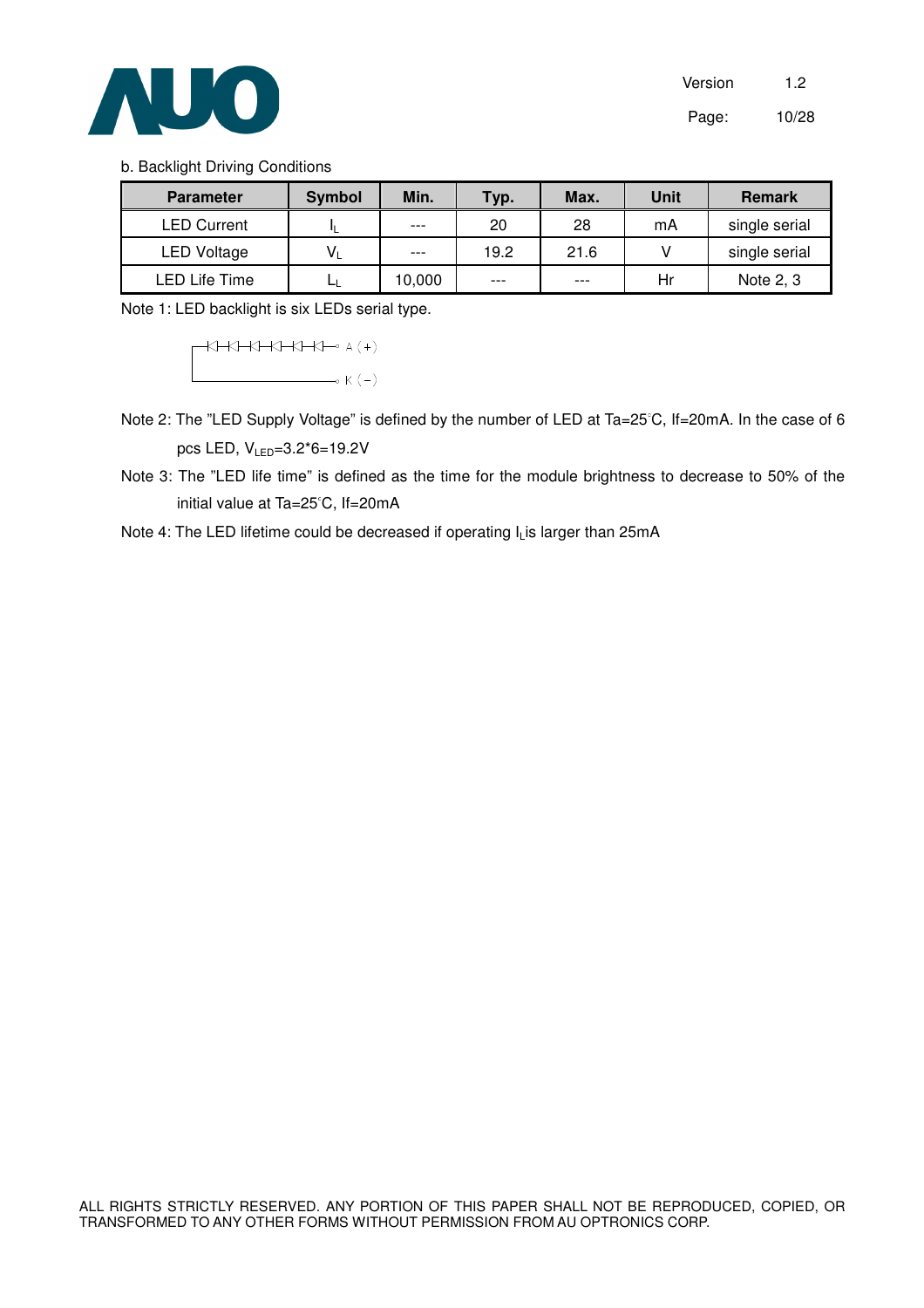

# **4. AC Timing**

#### **a. Timing Condition**

| Signal                              | Item                  |             | Symbol                           | Min | Typ   | Max       | Unit        |
|-------------------------------------|-----------------------|-------------|----------------------------------|-----|-------|-----------|-------------|
|                                     | Frequency             |             | $f_{Dclk}$                       | 6   | 6.4   |           | <b>MHz</b>  |
|                                     | <b>High Time</b>      |             | Tch                              |     | 78    | 80        | ns          |
| <b>DCLK</b>                         | Low Time              |             | Tcl                              |     | 78    | 80        | ns          |
|                                     | <b>Rising Time</b>    |             | Tcr                              |     |       | 25        | ns          |
|                                     | <b>Falling Time</b>   |             | Tcf                              |     |       | 25        | ns          |
|                                     | <b>Rising Time</b>    |             | Tdr                              |     |       | 20        | ns          |
| Data                                | <b>Falling Time</b>   |             | Tdf                              |     |       | 20        | ns          |
|                                     | Setup Time            |             | Tds                              | 12  |       |           | ns          |
|                                     | <b>Hold Time</b>      |             | Tdh                              | 12  |       |           | ns          |
|                                     | Period                |             | $T_H$                            |     | 408   | 432       | <b>DCLK</b> |
|                                     | Pulse Width           |             | $T_{HP}$                         | 5   | 30    |           | <b>DCLK</b> |
|                                     | Back-Porch            |             | $T_{HB}$                         |     | 38    |           | <b>DCLK</b> |
|                                     | <b>Display Period</b> |             | $\mathsf{T}_{\mathsf{HD}}$       |     | 320   |           | <b>DCLK</b> |
| <b>HSYNC</b>                        | Front-Porch           |             | $T_{\rm HF}$                     |     | 20    |           | <b>DCLK</b> |
|                                     | <b>Rising Time</b>    |             | Thr                              |     | 200   | 700       | ns          |
|                                     | <b>Falling Time</b>   |             | Thf                              |     | 200   | 300       | ns          |
|                                     | Setup Time            |             | Ths                              | 12  |       |           | ns          |
|                                     | <b>Hold Time</b>      |             | Thh                              | 12  |       |           | ns          |
|                                     |                       | <b>NTSC</b> |                                  |     | 262.5 |           |             |
|                                     | Period                | <b>PAL</b>  | $T_V$                            |     | 312.5 |           | <b>TH</b>   |
|                                     | Pulse Width           |             | $T_{VP}$                         | 1   | 3     |           | <b>TH</b>   |
|                                     |                       | <b>NTSC</b> |                                  |     | 15    |           |             |
|                                     | Back-Porch            | <b>PAL</b>  | $T_{VB}$                         |     | 23    |           | <b>TH</b>   |
|                                     | <b>Display Period</b> |             | $T_{VD}$                         |     | 240   |           | <b>TH</b>   |
| <b>VSYNC</b>                        |                       | <b>NTSC</b> |                                  |     | 4.5   |           |             |
|                                     | Front-Porch           | <b>PAL</b>  | $T_{VF}$                         |     | 46.5  |           | <b>TH</b>   |
|                                     | <b>Rising Time</b>    |             | Tvr                              |     | 500   | 700       | ns          |
|                                     | <b>Falling Time</b>   |             | Tvf                              |     |       | 1.5       | <b>us</b>   |
|                                     | Setup Time            |             | Tvs                              | 12  |       |           | ns          |
|                                     | <b>Hold Time</b>      |             | Tvh                              | 12  |       |           | ns          |
| <b>NTSC</b>                         |                       | $T_{VSE} =$ |                                  | 18  |       | <b>TH</b> |             |
| <b>VSYNC-ENB Time</b><br><b>PAL</b> |                       |             | $T_{VP}$ + $T_{VB}$              |     | 26    |           | TH          |
| <b>HSYNC-ENB Time</b>               |                       |             | $T_{HE=}$<br>$T_{HP}$ + $T_{HB}$ |     | 68    |           | <b>DCLK</b> |
| <b>ENB Pulse Width</b>              |                       |             | $T_{EP}$                         |     | 320   |           | <b>DCLK</b> |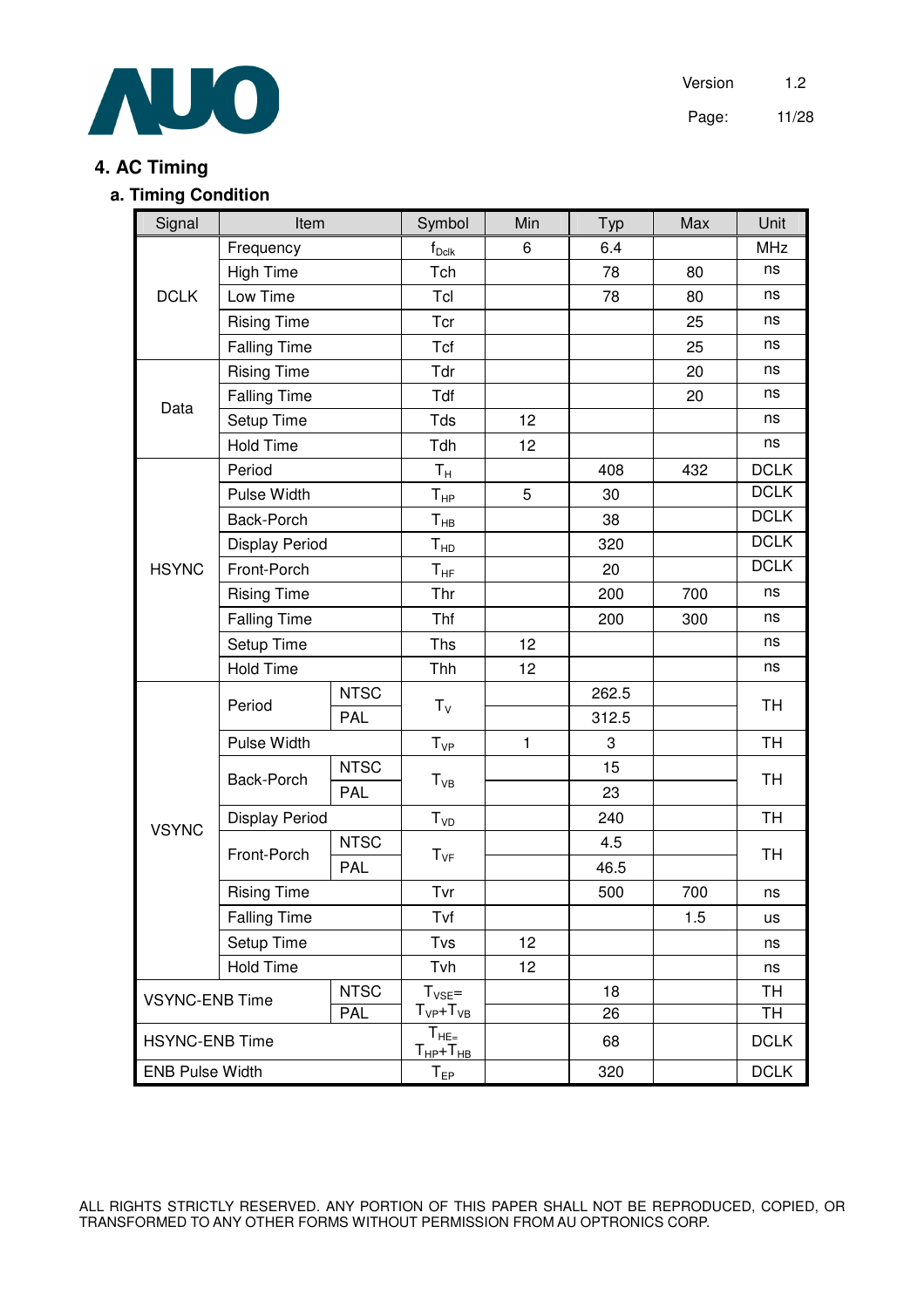

#### **b. Timing Diagram**

Based on default register settings, the definitions of above timing symbols in the previous page are shown as below.



ALL RIGHTS STRICTLY RESERVED. ANY PORTION OF THIS PAPER SHALL NOT BE REPRODUCED, COPIED, OR TRANSFORMED TO ANY OTHER FORMS WITHOUT PERMISSION FROM AU OPTRONICS CORP.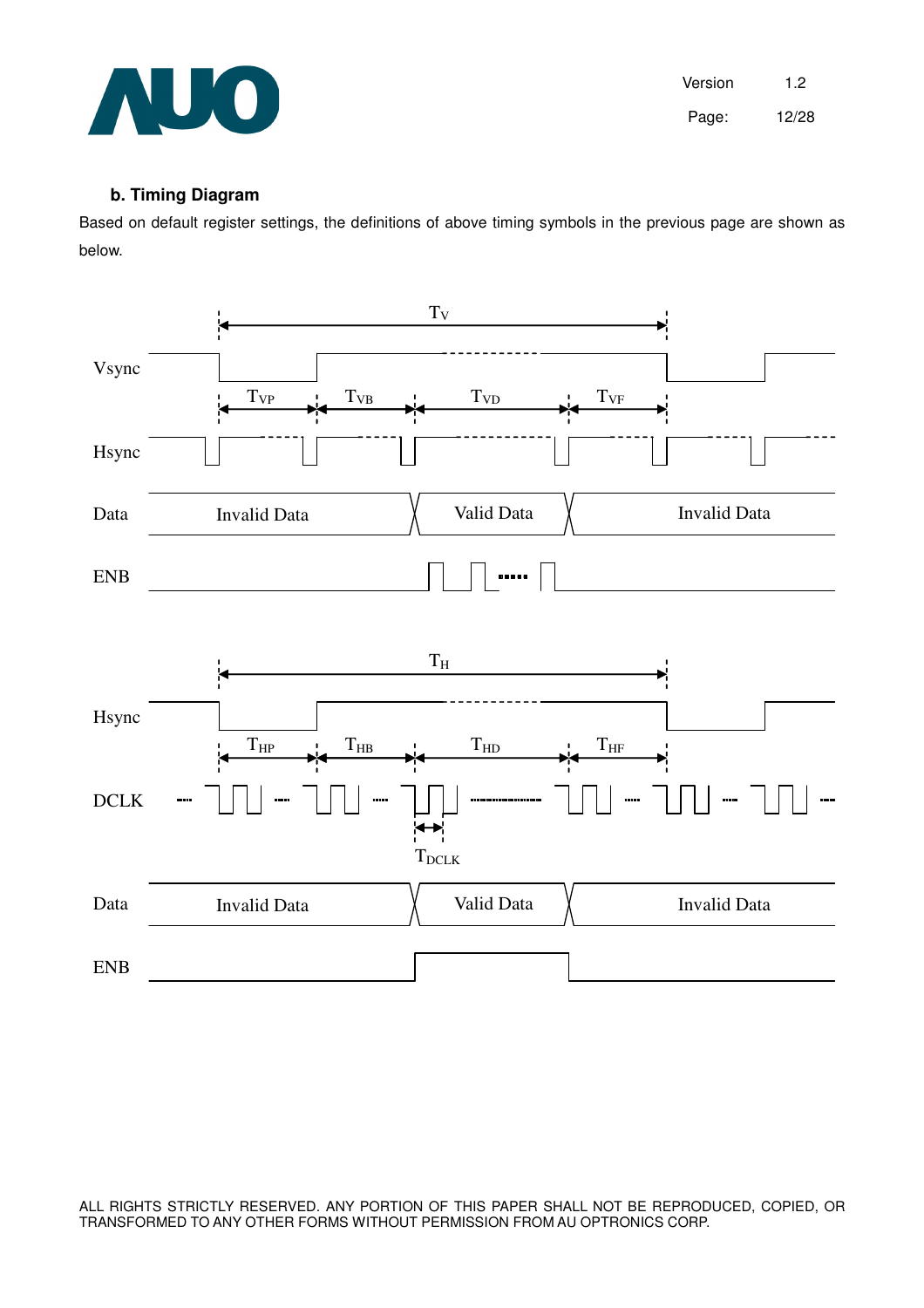



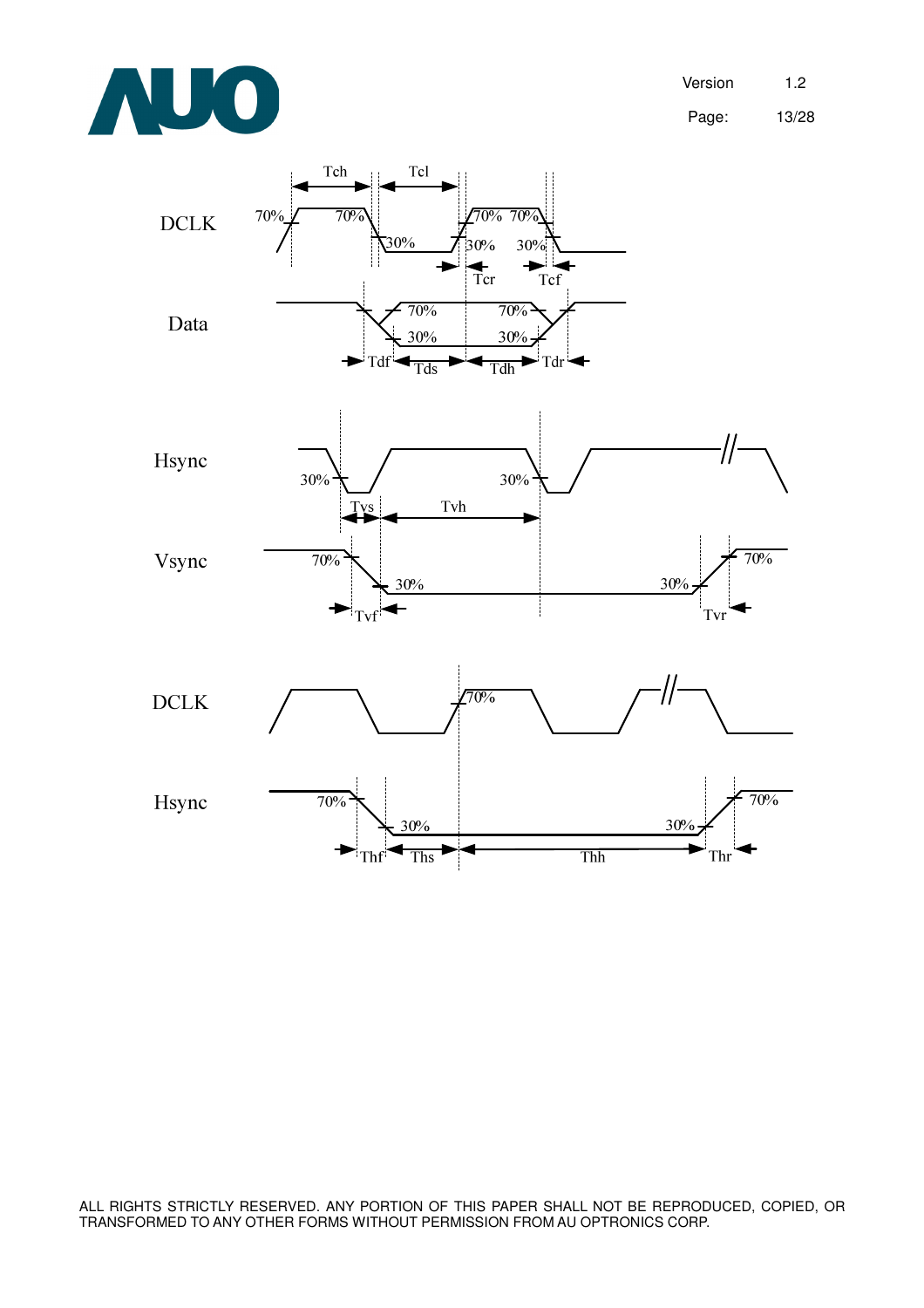

#### **5. Command register map**

#### **a. Command timing : Serial Peripheral Interface**

| <b>PARAMETER</b>         | Symbol                       | Min. | Typ. | Max. | Unit |
|--------------------------|------------------------------|------|------|------|------|
| <b>SPCK</b> period       | $T_{CK}$                     | 60   |      |      | ns   |
| <b>SPCK high width</b>   | ${\sf T}_{\sf CKH}$          | 30   |      |      | ns   |
| <b>SPCK low width</b>    | $T_{\text{CKL}}$             | 30   |      |      | ns   |
| Data setup time          | $T_{\scriptstyle\text{SU1}}$ | 12   |      |      | ns   |
| Data hold time           | $T_{HD1}$                    | 12   |      |      | ns   |
| SPENA to SPCK setup time | $T_{CS}$                     | 20   |      |      | ns   |
| SPENA to SPDA hold time  | $T_{CE}$                     | 20   |      |      | ns   |
| SPENA high pulse width   | $\mathsf{T}_{\texttt{CD}}$   | 50   |      |      | ns   |

#### **b. Serial setting map**

| No.             |                | <b>Address</b> |          |              |                | Register Data (default setting)                                                             |                |                |    |                                               |    |                |  |
|-----------------|----------------|----------------|----------|--------------|----------------|---------------------------------------------------------------------------------------------|----------------|----------------|----|-----------------------------------------------|----|----------------|--|
|                 | A3 A2 A1 A0    |                |          |              | D <sub>7</sub> | D <sub>6</sub>                                                                              | D <sub>5</sub> | D <sub>4</sub> | D3 | D <sub>2</sub>                                | D1 | D <sub>0</sub> |  |
| RO <sub>1</sub> | $\Omega$       | $\Omega$       | $\Omega$ | $\Omega$     |                | $Reserved(0)$ Reserved(0) Reserved(0)                                                       |                | STHP(00h)      |    |                                               |    |                |  |
| R1              | $\overline{0}$ | $\Omega$       | $\Omega$ | $\mathbf{1}$ |                | STVP(0h)                                                                                    |                |                |    | STVNT(00)                                     |    | STVPAL(00)     |  |
| R <sub>2</sub>  | $\overline{0}$ | $\Omega$       |          | $^{\circ}$   |                | $Reserved(1)$ RGBVPOL(0) Reserved(1) Reserved(0) Reserved(1) HS_POL(0) NPC_IN(1) NPC_SET(0) |                |                |    |                                               |    |                |  |
| R3              | $\mathbf 0$    | 0              |          |              | Reserved(1)    | Reserved(0)                                                                                 | Reserved(01)   |                |    | $ Reserved(0) POL$ OUT(0) DE POL(0) DE SEL(0) |    |                |  |

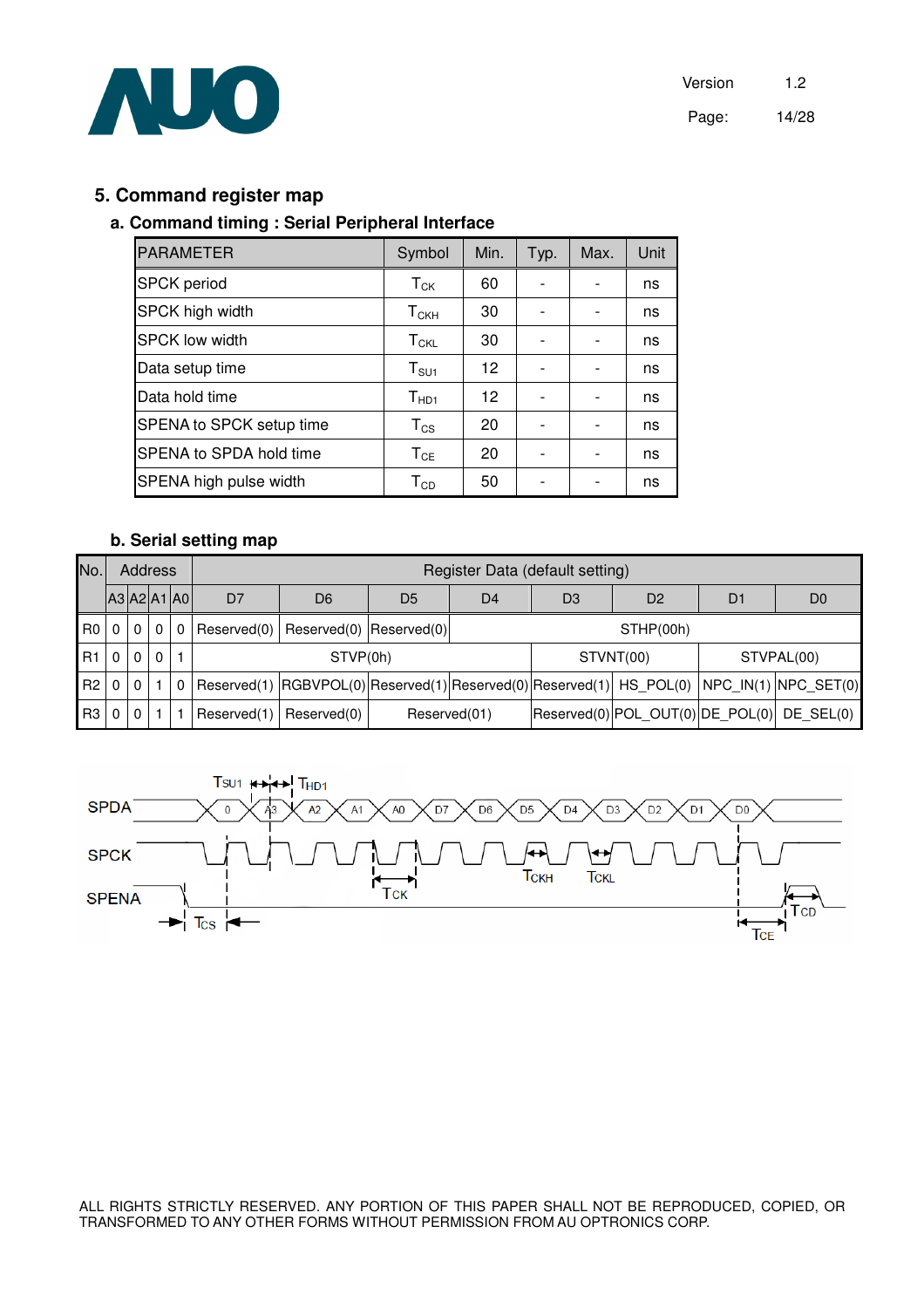

#### **c. Description of serial control data**

#### **c-1. R0**

| <b>Register Address</b> |    | D6 |                                                 | D4        | D3 | D <sub>2</sub> |  | D0 |
|-------------------------|----|----|-------------------------------------------------|-----------|----|----------------|--|----|
| R <sub>0</sub>          | 0h |    | $ Reserved(0) $ Reserved $(0) $ Reserved $(0) $ | STHP(00h) |    |                |  |    |

#### **STHP [4:0]: adjust start pulse position by pixel**

| STHP [4:0] | STH position adjust by pixel |
|------------|------------------------------|
| 10h        | -16                          |
| 18h        | -8                           |
| 1Fh        | -1                           |
| 00h        | Ω                            |
| 08h        | $+8$                         |
| 0Fh        | $+15$                        |

#### **c-2. R1**

|    | Register   Address | D7 | D <sub>6</sub> | D <sub>5</sub> | D4 | D3         | D <sub>2</sub> | D1          |  |
|----|--------------------|----|----------------|----------------|----|------------|----------------|-------------|--|
| R1 | 1h                 |    | STVP (0h)      |                |    | STVNT (00) |                | STVPAL (00) |  |

#### **STVP [3:0]: adjust first line position by line**

| STVP [3:0] | STV position adjust by line |
|------------|-----------------------------|
| 8h         | -8                          |
| Ch         | -4                          |
| Fh         | -1                          |
| 0h         | ი                           |
| 4h         | +4                          |
| 7h         | $+7$                        |

#### **STVNT[1:0]: Adjust the relationship of first line of active video in Odd/Even Field in NTSC mode.**

|    | STVNT [1:0] Function description                                                                |
|----|-------------------------------------------------------------------------------------------------|
| 00 | The first line of active video in Even Field = The first line of activevideo in Odd Field       |
| 01 | The first line of active video in Even Field = The first line of active video in Odd Field $+1$ |
| 10 | INo Use                                                                                         |
| 11 | The first line of active video in Even Field = The first line of active video in Odd Field – 1  |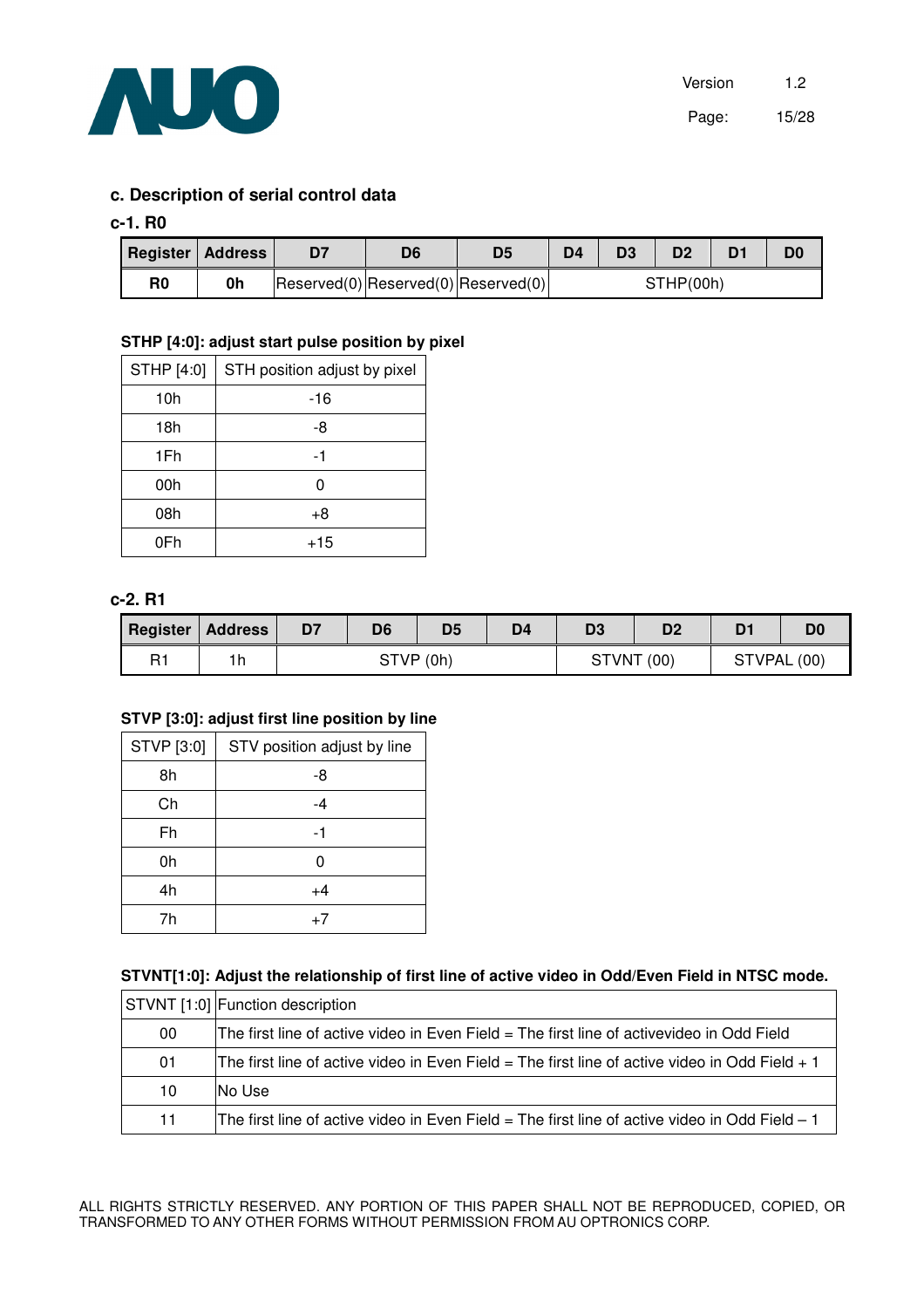

#### **STVPAL[1:0]: Adjust the relationship of first line of active video in Odd/Even Field in PAL mode.**

|    | STVPAL [1:0] Function description                                                                 |
|----|---------------------------------------------------------------------------------------------------|
| 00 | The first line of active video in Even Field = The first line of activevideo in Odd Field         |
| 01 | The first line of active video in Even Field $=$ The first line of active video in Odd Field $+1$ |
| 10 | INo Use                                                                                           |
| 11 | The first line of active video in Even Field $=$ The first line of active video in Odd Field $-1$ |

#### **c-3. R2**

|                | <b>Register Address</b> |                                                                                           | D4 | D <sub>2</sub> |  |
|----------------|-------------------------|-------------------------------------------------------------------------------------------|----|----------------|--|
| R <sub>2</sub> | 2 <sub>h</sub>          | Reserved(1) RGBVPOL(0) Reserved(1) Reserved(0) Reserved(1) HS_POL(0) NPC_IN(1) NPC_SET(0) |    |                |  |

#### **RGBVPOL: VS polarity setting for Serial/Parallel RGB**

RGBVPOL ="L", negative polarity. RGBVPOL ="H", positive polarity

#### **HS\_POL: HS polarity setting for CCIR601 and Serial/Parallel RGB.**

HS\_POL=L, negative polarity. HS\_POL=H, positive polarity.

#### **NPC\_IN: Define the NTSC/PAL mode by SPI.**

NPC\_IN=L, PAL. NPC\_IN=H, NTSC.

#### **NPC\_SET: Set the NTSC/PAL auto detection or define by NPC\_IN.**

NPC SET=L, auto detection. NPC\_SET=H, define by NPC\_IN.

| <b>Register Address</b> |    | D6                              |  |                                                          |  |
|-------------------------|----|---------------------------------|--|----------------------------------------------------------|--|
| R <sub>3</sub>          | 3h | $ Research(1) $ Reserved(0) $ $ |  | Reserved(01)  Reserved(0) POL_OUT(0) DE_POL(0) DE_SEL(0) |  |

#### **POL\_OUT: POL phase select**

POL\_OUT=L, POL and VCOM are in phase.

POL\_OUT=H, POL and VCOM are reverse.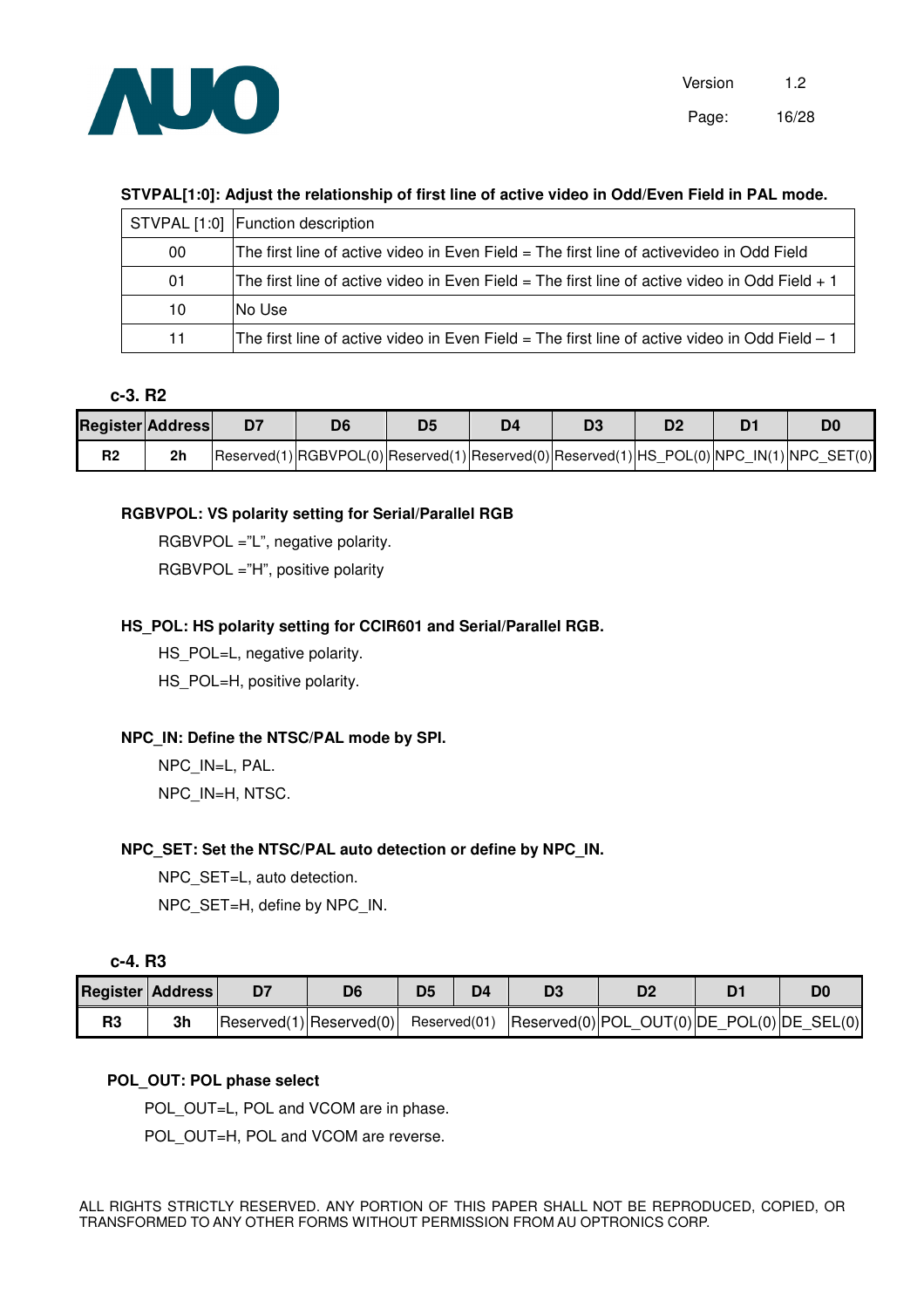

#### **DE\_POL: DE signal polarity setting.**

When DE\_SEL=L: DE\_POL =L, positive polarity. DE\_POL =H, negative polarity. When DE\_SEL=H: DE\_POL =L, negative polarity. DE\_POL =H, positive polarity.

#### **DE\_SEL: DE mode select.**

DE\_SEL=L, DE signal with HS and VS signal DE\_SEL=H, DE signal only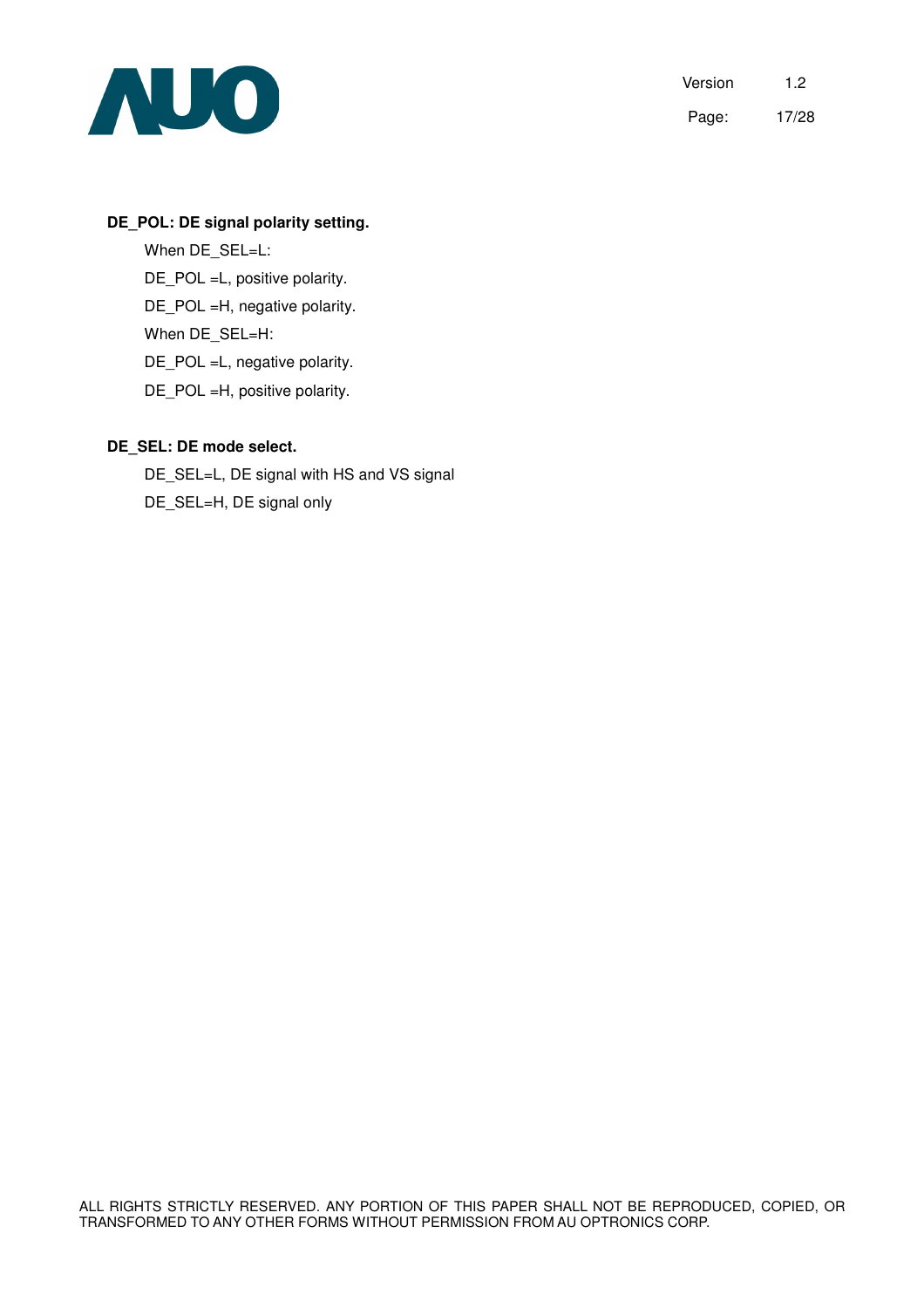

Version 1.2 Page: 18/28

# **F. Optical specifications (Note 1, 2)**

| Item                        | <b>Symbol</b> | <b>Condition</b>     | Min.                         | Typ. | Max.                     | <b>Unit</b>     | <b>Remark</b> |
|-----------------------------|---------------|----------------------|------------------------------|------|--------------------------|-----------------|---------------|
| Response Time               |               |                      |                              |      |                          |                 |               |
| Rise                        | <b>Tr</b>     | $\theta = 0^{\circ}$ | $\qquad \qquad \blacksquare$ | 10   | 20                       | ms              | Note 3, 4     |
| Fall                        | <b>Tf</b>     |                      | $\overline{\phantom{a}}$     | 15   | 25                       | ms              |               |
| Contrast ratio              | <b>CR</b>     | At optimized         | 300                          | 350  |                          |                 | Note 5, 6     |
|                             |               | viewing angle        |                              |      |                          |                 |               |
| <b>Viewing Angle</b>        |               |                      |                              |      |                          |                 |               |
| Top                         |               |                      | 35                           | 50   | $\overline{\phantom{a}}$ |                 |               |
| <b>Bottom</b>               |               | $CR \ge 10$          | 40                           | 55   | $\overline{\phantom{a}}$ | deg.            | Note 7, 8     |
| Left                        |               |                      | 45                           | 60   |                          |                 |               |
| Right                       |               |                      | 45                           | 60   | $\overline{\phantom{a}}$ |                 |               |
| <b>Brightness</b>           | $Y_L$         | $\theta = 0^{\circ}$ | 300                          | 350  | $\overline{\phantom{a}}$ | $\text{cd/m}^2$ |               |
|                             | Wx            |                      | 0.26                         | 0.31 | 0.36                     |                 |               |
|                             | Wy            |                      | 0.28                         | 0.33 | 0.38                     |                 |               |
|                             | <b>Rx</b>     |                      | 0.57                         | 0.62 | 0.67                     |                 |               |
| <b>Color Chromaticity</b>   | Ry            | $\theta = 0^{\circ}$ | 0.30                         | 0.35 | 0.40                     |                 |               |
|                             | Gx            |                      | 0.29                         | 0.34 | 0.39                     |                 |               |
|                             | Gy            |                      | 0.53                         | 0.58 | 0.63                     |                 |               |
|                             | Bx            |                      | 0.10                         | 0.15 | 0.20                     |                 |               |
|                             | By            |                      | 0.03                         | 0.08 | 0.13                     |                 |               |
| Gamma                       |               |                      | 1.7                          | 2.2  | 2.4                      |                 | Note 9        |
| <b>Luminance Uniformity</b> |               |                      | 75                           | 80   |                          | $\%$            | Note 10       |

Note 1: Measurement should be performed in the dark room, optical ambient temperature =25°C, and backlight current  $I_1$ =20 mA

Note 2: To be measured on the center area of panel with a field angle of 1°by Topcon luminance meter BM-7, after 10 minutes operation.

Note 3: Definition of response time:

 The output signals of photo detector are measured when the input signals are changed from "black" to "white"(falling time) and from "white" to "black"(rising time), respectively.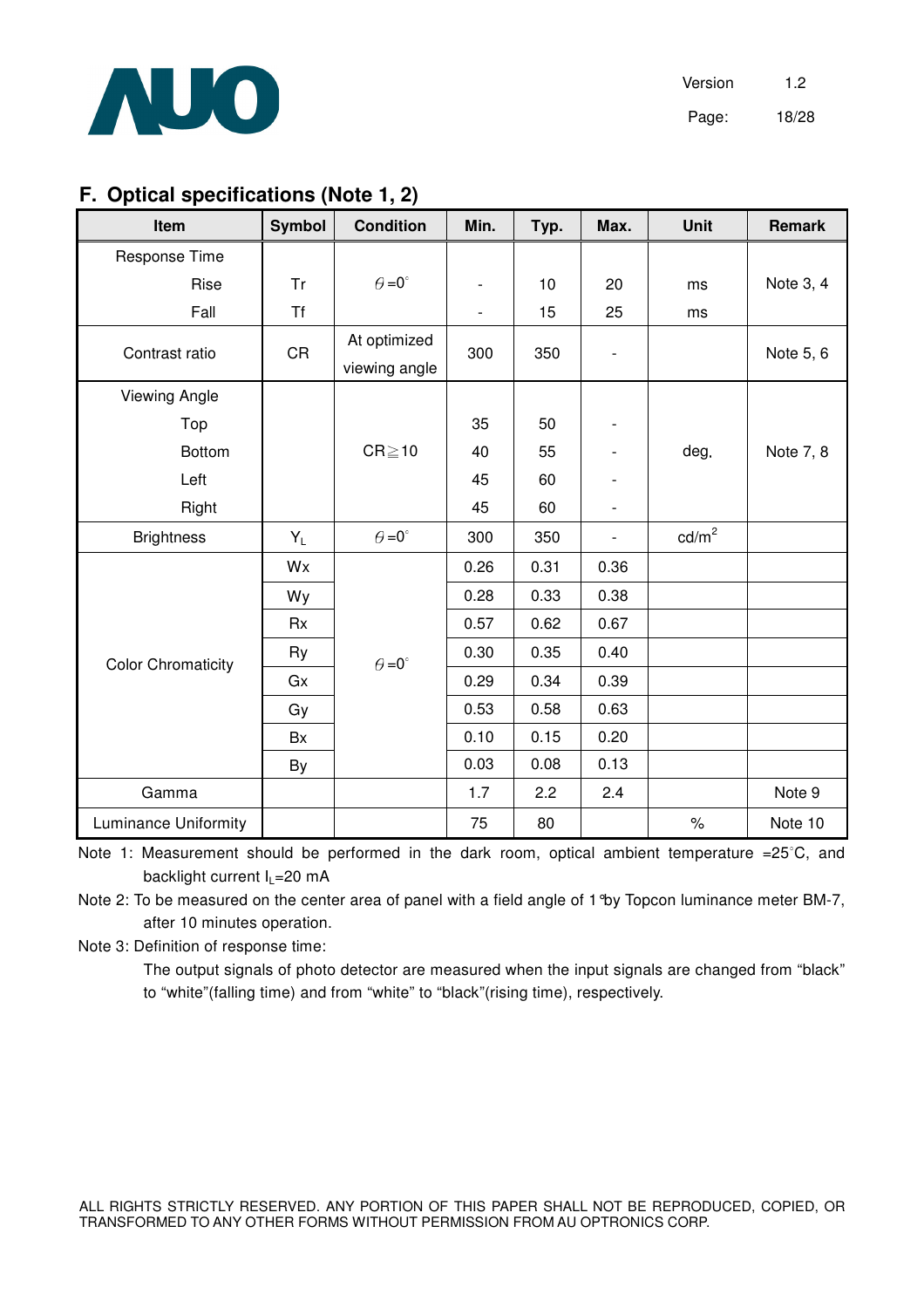



Note 4. From liquid crystal characteristics, response time will become slower and the color of panel will become darker when ambient temperature is below  $25^{\circ}$ .

Photo detector output when LCD is at "Black" state  $\text{Contrast}$ ratio =  $\frac{\text{Photo detector output when LCD}}{\text{Left } \text{C}}$  is at "White" state

Note 5. Contrast ratio is calculated with the following formula.

Note 6. White Vi=Vi50  $\overline{+}$  1.5V

Black Vi=Vi50  $\pm$  2.0V

" $\pm$ " means that the analog input signal swings in phase with COM signal.

 $\overline{F}$  " means that the analog input signal swings out of phase with COM signal.

Vi50 :The analog input voltage when transmission is 50%

 The 100% transmission is defined as the transmission of LCD panel when all the input terminals of module are electrically opened.

Note 7. Definition of viewing angle: refer to figure as below.



- Note 8. The viewing angles are measured at the center area of the panel when all the input terminals of LCD panel are electrically opened.
- Note 9. Gamma value is measureed under the typical timing condition.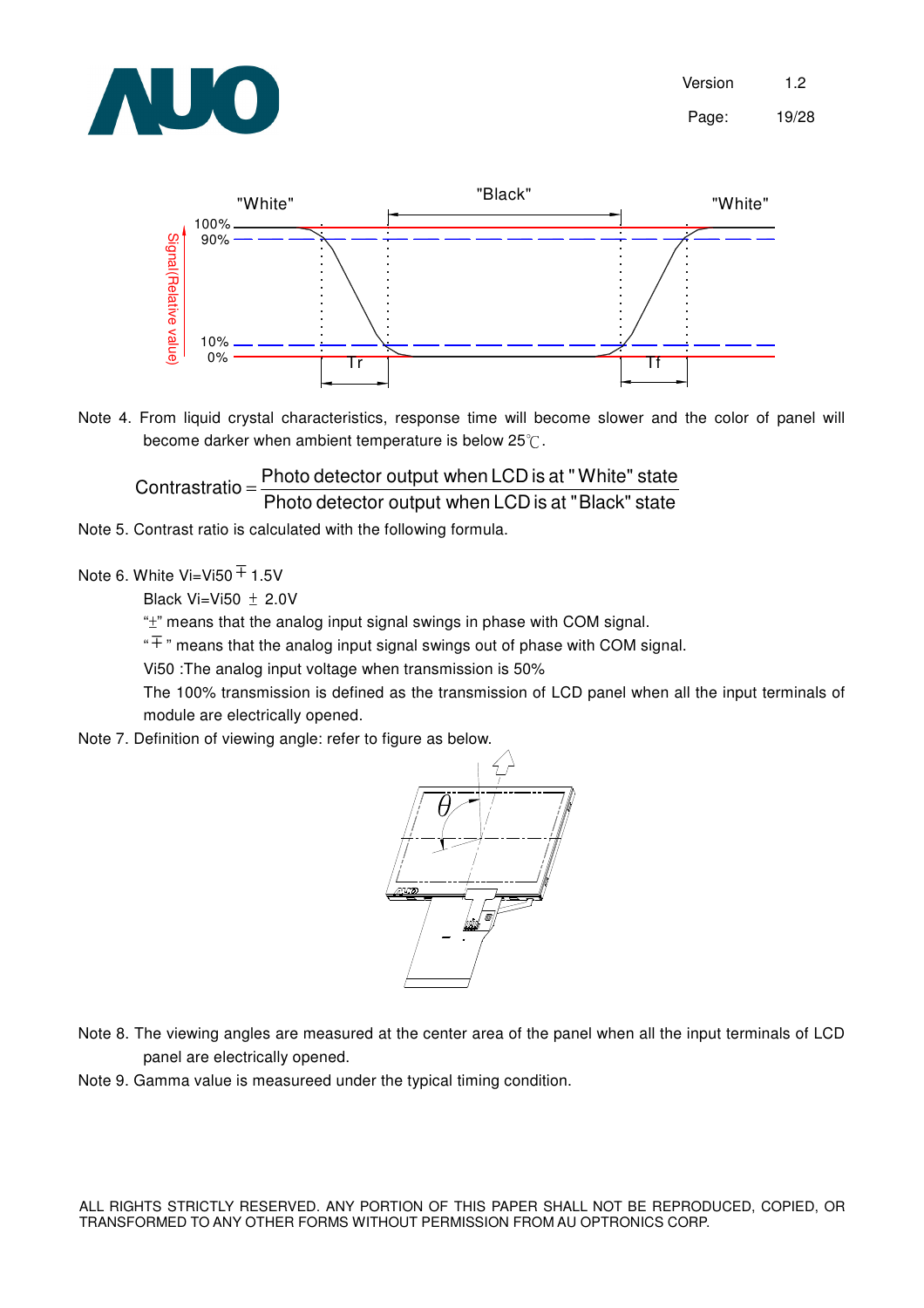

Version 1.2 Page: 20/28

#### Note 10. Definition of luminance uniformity

Luminance Uniformity =

 Min. Brightness of nine point Max. Brightness of nine point

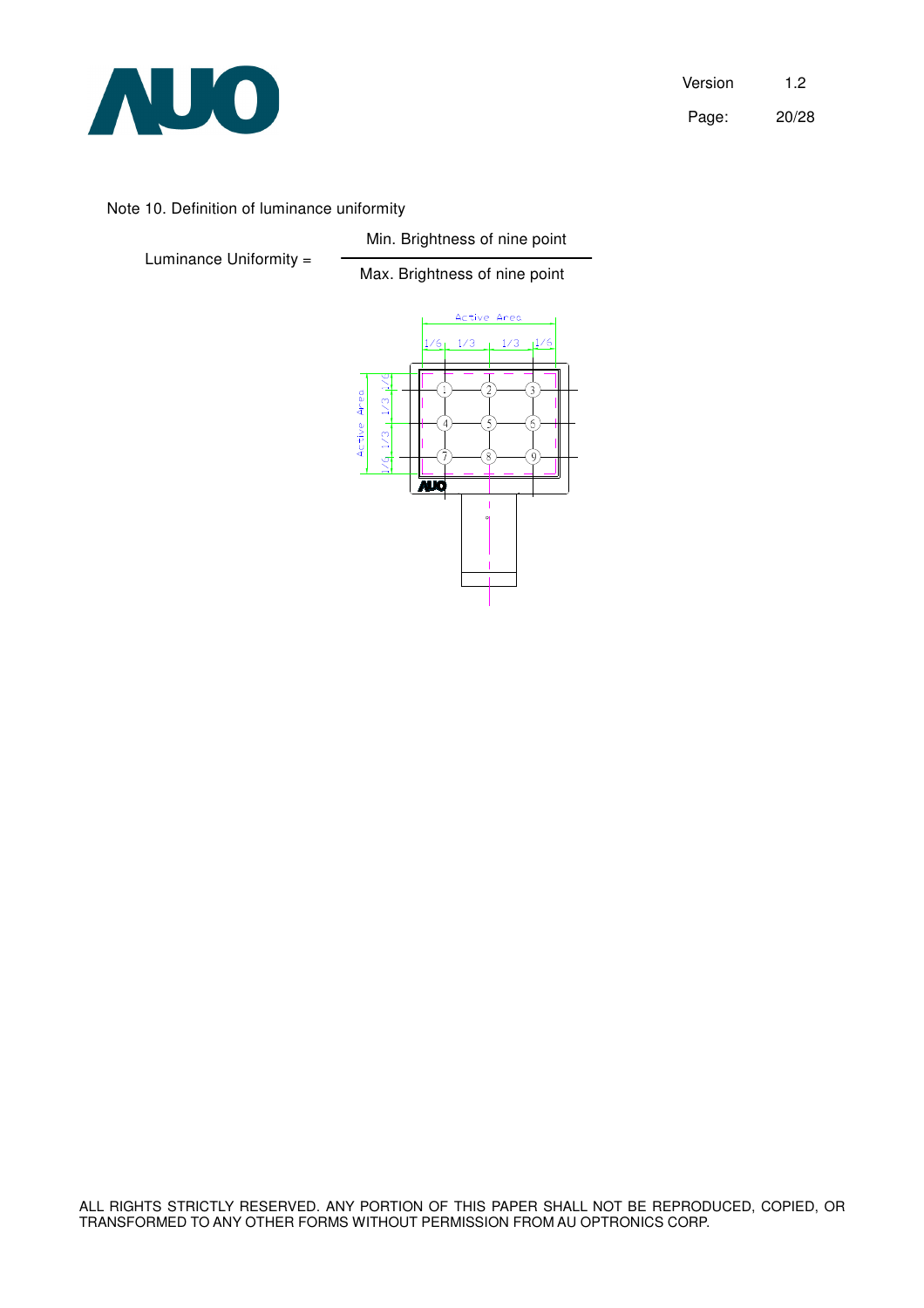

# **G. Reliability Test Items**

| No.            | <b>Test items</b>                 | <b>Conditions</b>                                                              |               | <b>Remark</b> |
|----------------|-----------------------------------|--------------------------------------------------------------------------------|---------------|---------------|
|                | <b>High Temperature Storage</b>   | Ta= $70^{\circ}$ C                                                             | 240Hrs        |               |
| $\overline{2}$ | Low Temperature Storage           | Ta= -10 $\degree$ C                                                            | $240$ Hrs     |               |
| 3              | <b>High Temperature Operation</b> | Ta= $60^{\circ}$ C                                                             | 240Hrs        |               |
| 4              | Low Temperature Operation         | $Ta = 0^{\circ}$                                                               | 240Hrs        |               |
| 5              | High Temperature & High Humidity  | Ta= 60℃. 90% RH                                                                | 240Hrs        | Operation     |
| 6              | <b>Heat Shock</b>                 | $-25^{\circ}$ C $\sim$ 70 $^{\circ}$ C, 50 cycle,                              | 2Hrs/cycle    | Non-operation |
| 7              | Electrostatic Discharge           | $\pm 200V, 200pF(0\Omega)$ , once for each terminal                            | Non-operation |               |
| 8              | Vibration (With Carton)           | Random vibration:<br>$0.015G^2$ /Hz from 5~200Hz<br>-6dB/Octave from 200~500Hz | IEC 68-34     |               |
| 9              | Drop (With Carton)                | Height: 60cm<br>1 corner, 3 edges, 6 surfaces                                  |               |               |

Note : Ta: Ambient temperature.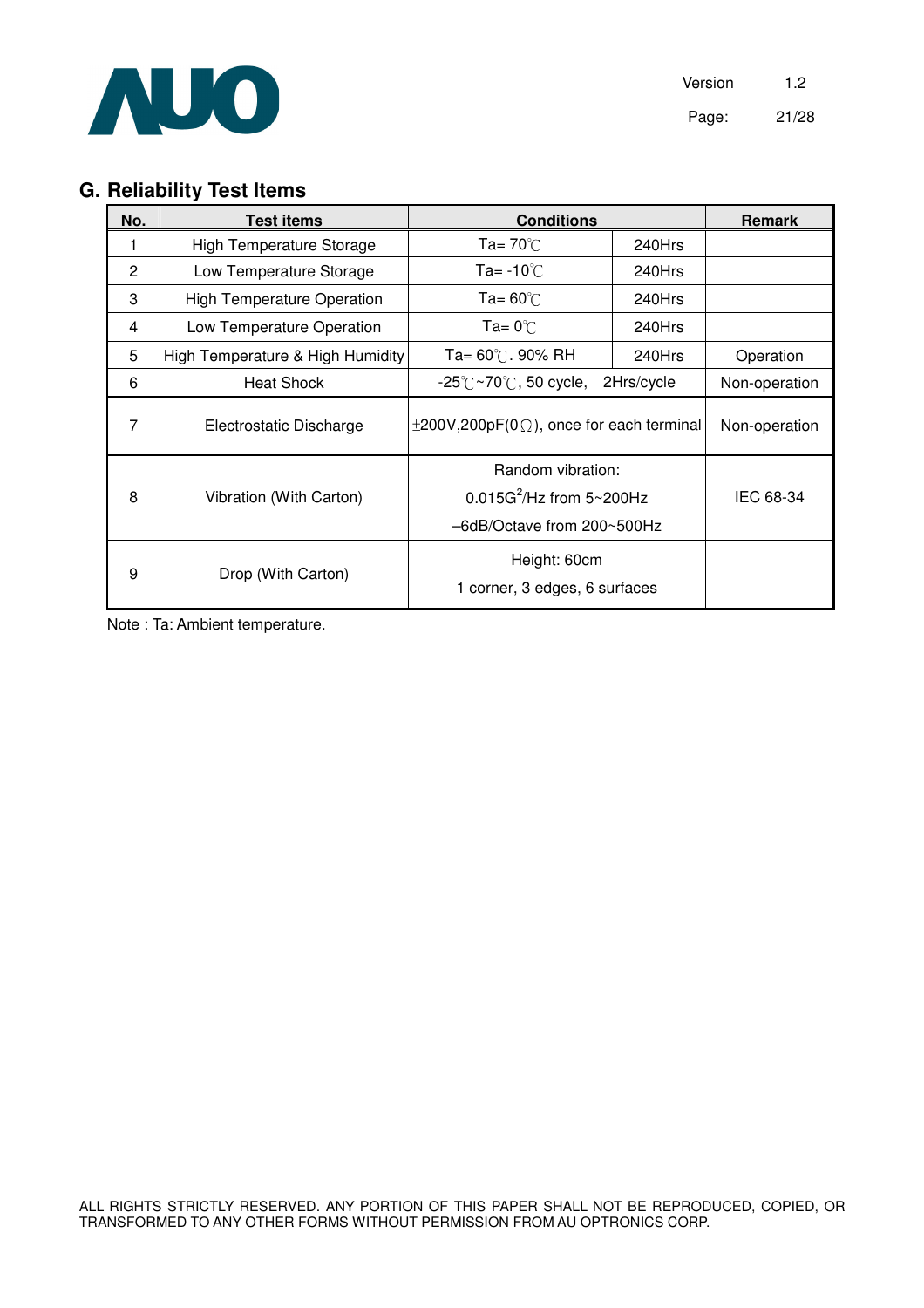

# **H. Touch Screen Panel Specifications (Touch Panel Maker is TTI, Haze=10%)**

# **1. FPC Pin Assignment**

| Pin No. | <b>Symbol</b> | I/O |
|---------|---------------|-----|
| 8       | Top           | I/O |
| 9       | Right         | I/O |
| 10      | <b>Bottom</b> | I/O |
| 11      | Left          | l/O |

# **2. Electrical Characteristics**

| <b>Item</b>                  |            | Min.    | Max. | <b>Unit</b> | <b>Remark</b>          |
|------------------------------|------------|---------|------|-------------|------------------------|
| Rate DC Voltage              |            |         |      |             |                        |
| Resistance                   | $X$ (Film) | 350     | 950  | Ω           | At connector           |
|                              | (Glass)    | 150     | 800  |             |                        |
| Linearity                    |            | $-1.5%$ | 1.5% |             | Note 1, test by 250 gf |
| Chattering                   |            |         | 20   | ms          | At connector pin       |
| <b>Insulation Resistance</b> |            | 10M     |      | Ω           | <b>DC 25V</b>          |

Note 1: Measurement condition of Linearity: difference between actual voltage & theoretical voltage is an error at any points. Linearity is the value max. error voltage divided by voltage difference on active area.

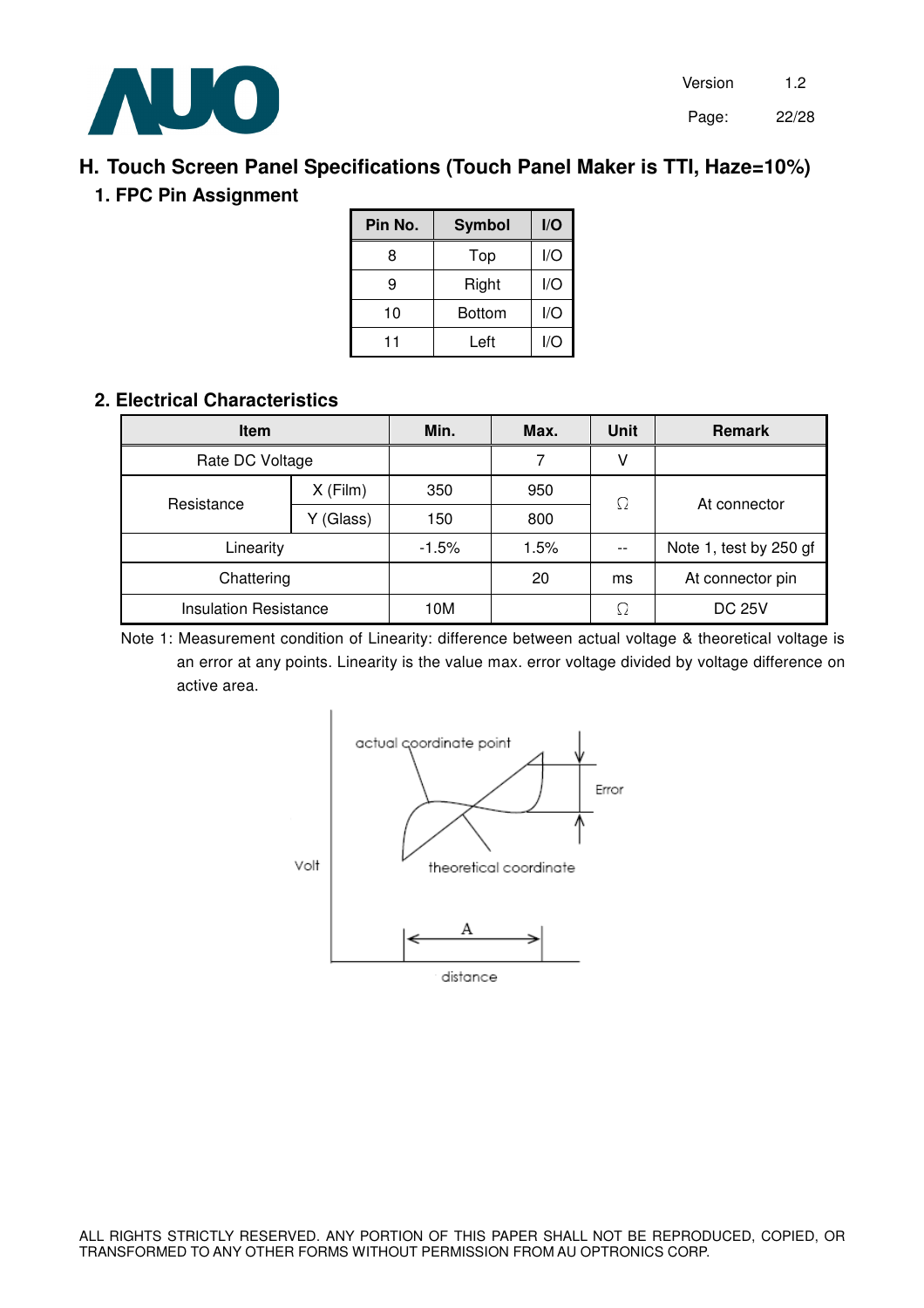

#### **3. Mechanical Characteristics**

| <b>Item</b>                     | Min.  | Max.  | Unit | <b>Remark</b>     |
|---------------------------------|-------|-------|------|-------------------|
| Hardness of Surface             | 3     | $- -$ |      | <b>JIS K-5400</b> |
| Operation Force (Pen or Finger) | $- -$ | 80    | gt   | Note 1            |

Note 1: Within "guaranteed active area", but not on the edge and dot-spacer.

#### **4. Life test Condition**

| Item       | Min.            | Max.                     | Unit  | <b>Remark</b> |
|------------|-----------------|--------------------------|-------|---------------|
| Notes Life | 10 <sup>5</sup> | $\overline{\phantom{a}}$ | words | Note 1, 2     |
| Input Life | 10 <sup>6</sup> | $\overline{\phantom{a}}$ | times | Note 1, 3     |

Note 1: Measurement condition of Operation Force: Within "guaranteed active area" under normal (NTP) condition. When user pushes down on the film, resistance between X & Y axis must be equal or lower than 2kΩ. Below is test figure.



Note 2: Notes Life test condition (by pen): Notes area for pen notes life test is 10×9 mm. Size of word is 7.5×6.75mm. Word is any A.B.C….. letter. Writing speed is 60mm/s. Center of each word is changed at random in notes area.





Note 3: Input Life test condition( by finger): By silicone rubber tapping at same point. Tapping Load is 200g, and tapping frequency is 5Hz.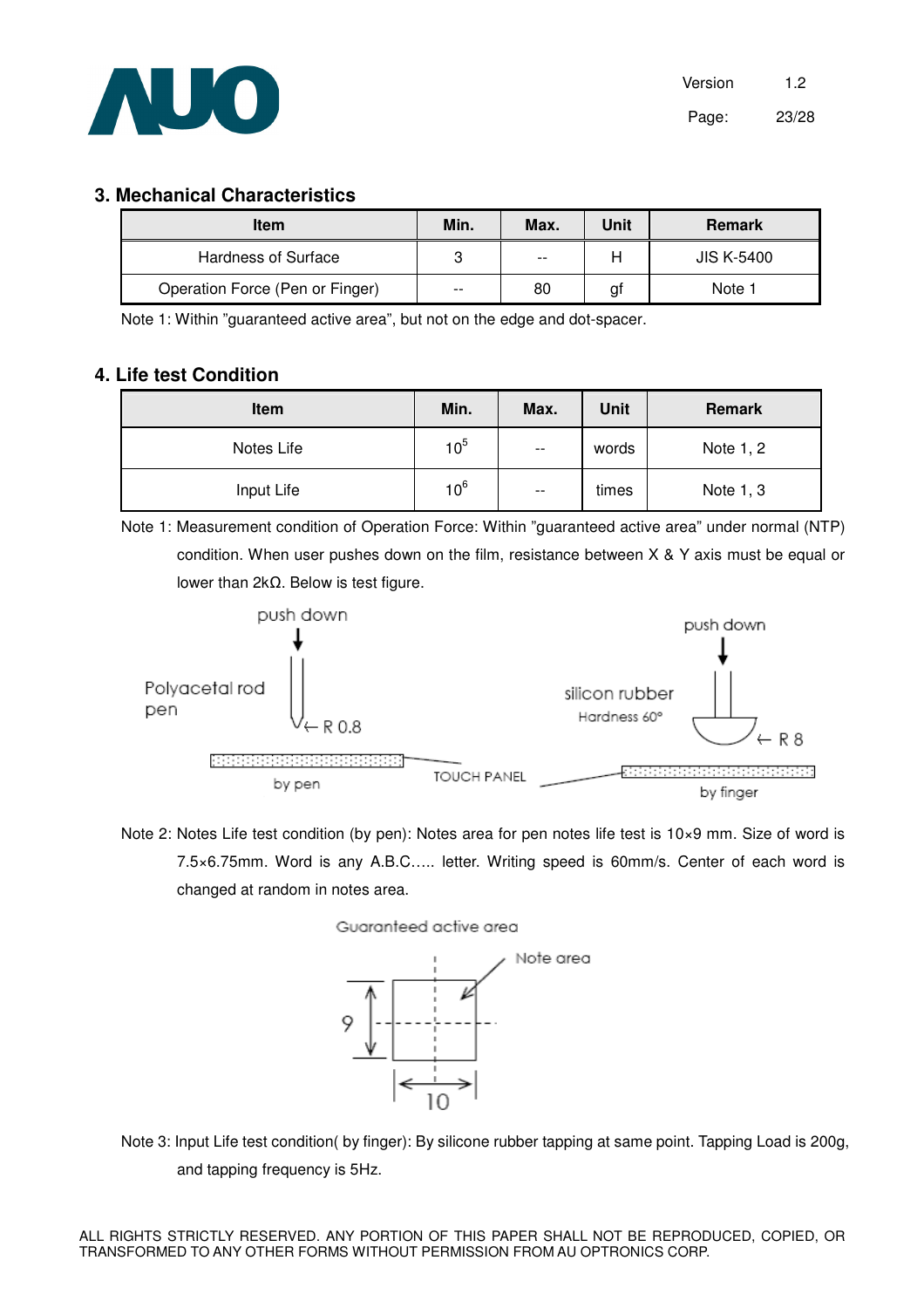

#### **5. Attention**

Please pay attention for below matters at mounting design of touch panel of LCD module.

- 1. Do not design enclosure pressing the view area to prevent from miss input.
- 2. Enclosure support must not touch with view area.
- 3. Use elastic or non-conductive material to enclosure touch panel.
- 4. Do not bond film of touch panel with enclosure.
- 5. The touch panel edge is conductive. Do not touch it with any conductive part after mounting.
- 6. If user wants to cleaning touch panel by air gun, pressure 2kg/cm2 below is suggested. Not to blow glass from FPC site to prevent FPC peeled off.



- 7. Do not put a heavy shock or stress on touch panel and film surface. Ex. Don't lift the panel by film face with vacuum.
- 8. Do not lift LCD module by FPC.
- 9. Please use dry cloth or soft cloth with neutral detergent (after wring dry) or one with ethanol at cleaning. Do not use any organic solvent, acid or alkali liquor.
- 10. Do not pile touch panel. Do not put heavy goods on touch panel.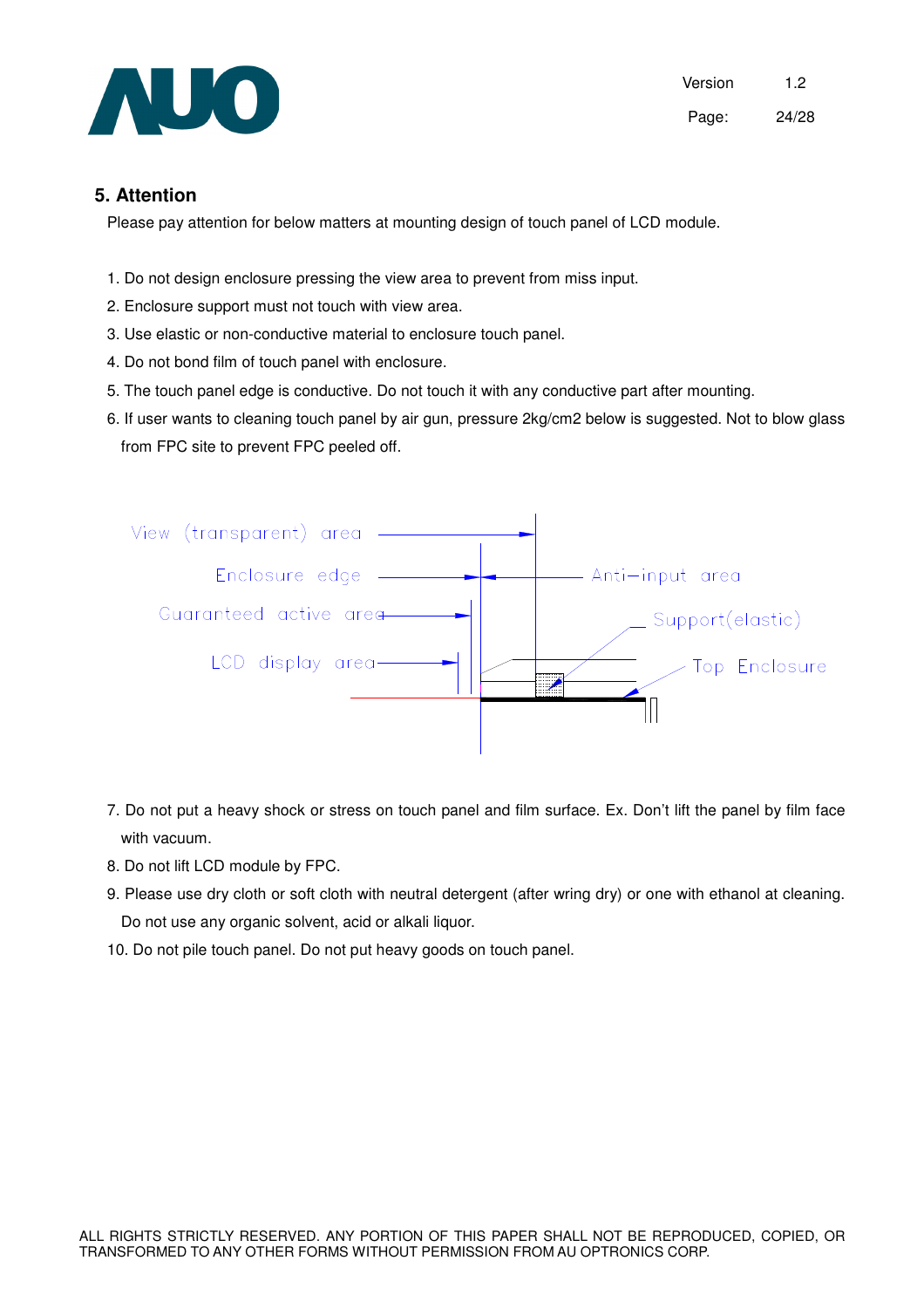

Version 1.2 Page: 25/28



MAX. CAPACITY:160 MODULES MAX. CALACTITION MODULLS<br>MAX. WEIGHT: 12Kg<br>MEAS. 520mm\*340mm\*250mm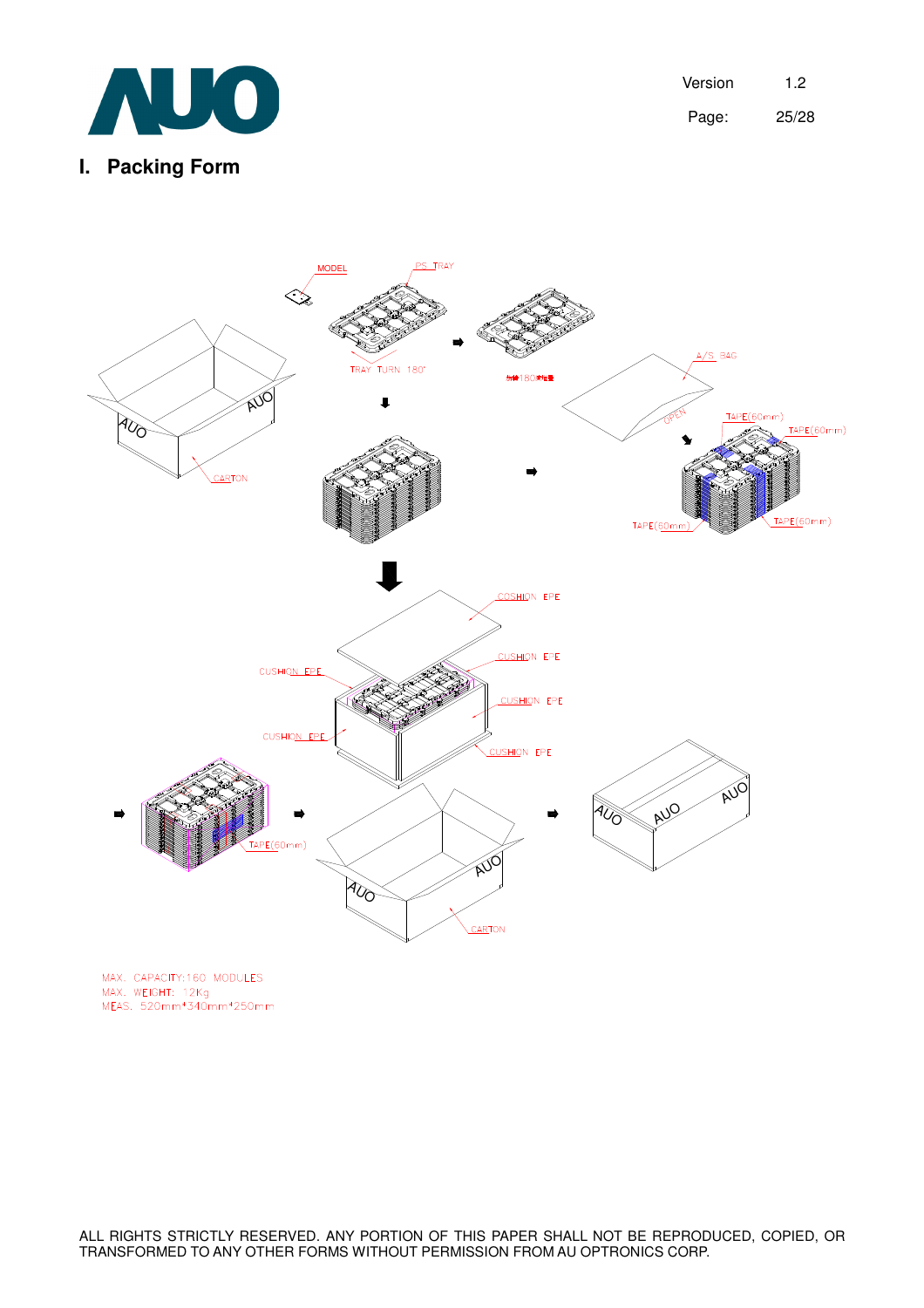

Version 1.2 Page: 26/28

### **J. Application Note**

#### **i. Power on/off sequence**

The LCD panel adopts high voltage driver ICs, so it could be permanently damaged if a wrong power on/off sequence is used. When powering on the LCD, VDD should go up firstly, and then turn on VGL and AVDD, and finally VGH. Turn off the LCD panel with reversed order or shut off all the power supplies simultaneously.



<Note> The power-on intervals between AVDD and VGL/VGH can be less than 10ms. However, following the recommended power on sequence can eliminate the random start up display issue.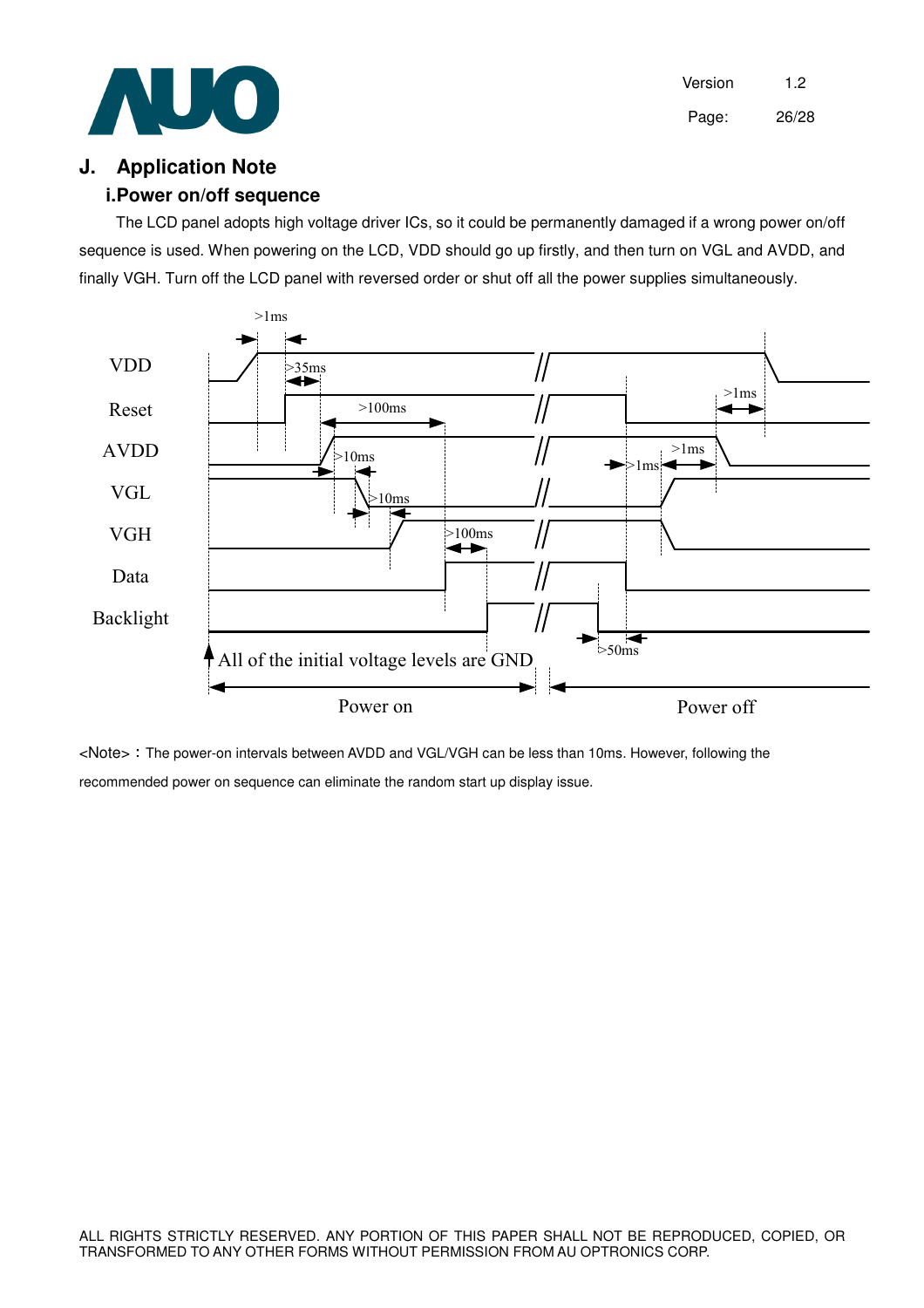

#### **ii. Application Notes – Vcom driving circuit**

 POL which is a digital output signal from LCM is used to generate Vcom signal. According to register R3, when POL OUT is 'L', POL and Vcom are in phase. Otherwise, POL and Vcom are reverse. Below application circuits are for POL\_OUT='L' and POL\_OUT='H', respectively. In the typical condition, Vcom AC is equal to 5V.

#### **a. POL and Vcom are in phase (POL\_OUT='L')**



<Note> The resistors R1, R3 and R6 are used to optimizing flicker by adjusting VcomDC value which equals to ( ) *VcomH* +*VcomL* 2  $\frac{1}{2}(VcomH + VcomL)$ .